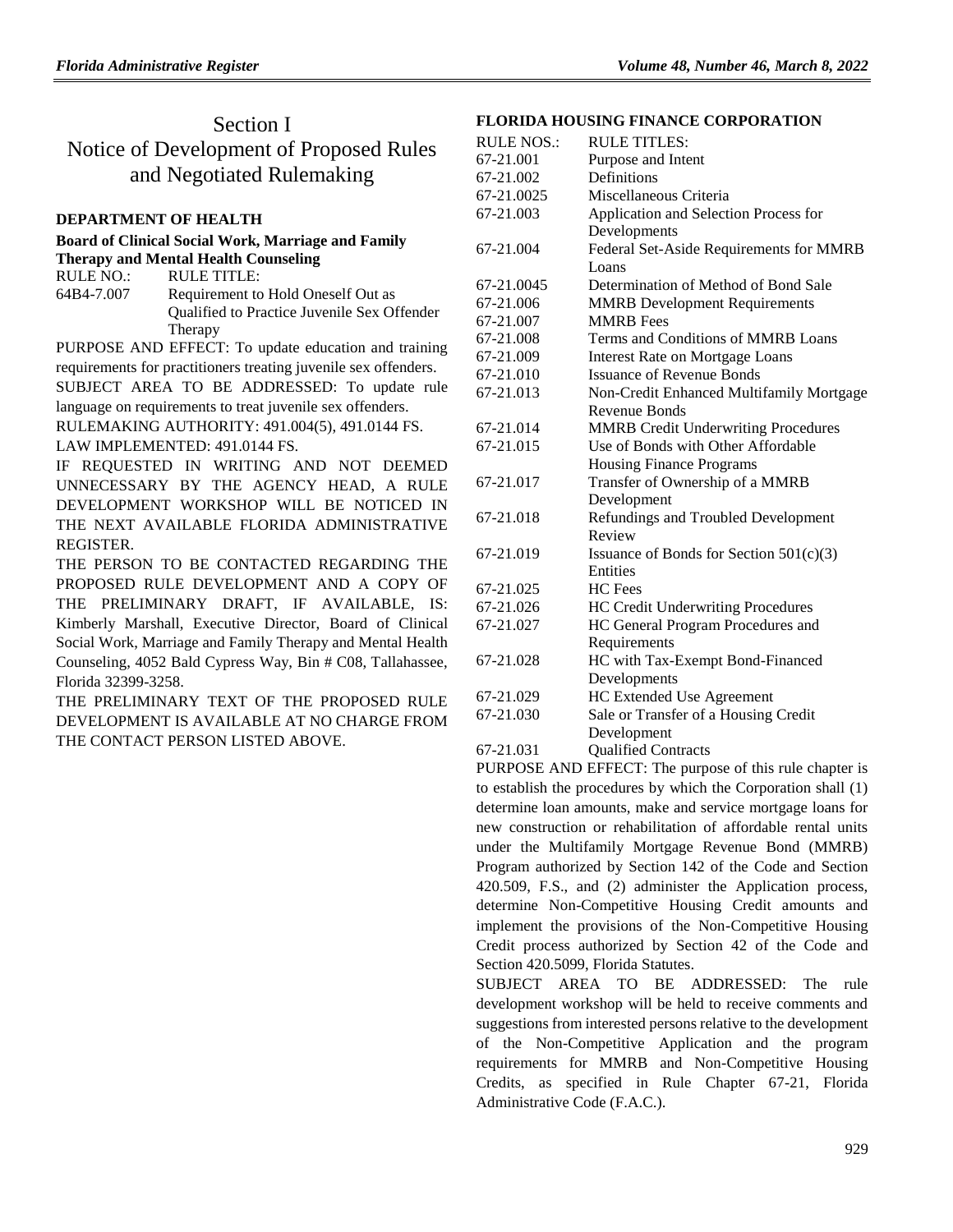RULEMAKING AUTHORITY: [420.507,](https://www.flrules.org/gateway/statute.asp?id=420.507) [420.508 FS.](https://www.flrules.org/gateway/statute.asp?id=%20420.508%20FS.) LAW IMPLEMENTED: [420.509,](https://www.flrules.org/gateway/statute.asp?id=420.509) [420.5099 FS.](https://www.flrules.org/gateway/statute.asp?id=%20420.5099%20FS.) A RULE DEVELOPMENT WORKSHOP WILL BE HELD AT THE DATE, TIME AND PLACE SHOWN BELOW: DATE AND TIME: Wednesday, March 23, 2022, at 2:00 p.m. Eastern Time

PLACE: The workshop will be held in person at the offices of Florida Housing Finance Corporation at 227 N. Bronough Street, Seltzer Room, Tallahassee, Florida. Interested persons may also attend by Webinar. Registration instructions for the Webinar are available on the Corporation's Website https://www.floridahousing.org/programs/developers-

multifamily-programs/competitive/current-rules-and-ruledevelopment-process/2022-rule-development-process.

Pursuant to the provisions of the Americans with Disabilities Act, any person requiring special accommodations to participate in this workshop/meeting is asked to advise the agency at least 5 days before the workshop/meeting by contacting: Elizabeth Thorp at (850)488-4197. If you are hearing or speech impaired, please contact the agency using the Florida Relay Service, 1(800)955-8771 (TDD) or 1(800)955- 8770 (Voice).

THE PERSON TO BE CONTACTED REGARDING THE PROPOSED RULE DEVELOPMENT AND A COPY OF THE PRELIMINARY DRAFT, IF AVAILABLE, IS: Marisa Button, Managing Director of Multifamily Programs

THE PRELIMINARY TEXT OF THE PROPOSED RULE DEVELOPMENT IS AVAILABLE AT NO CHARGE FROM THE CONTACT PERSON LISTED ABOVE.

#### **[FLORIDA HOUSING FINANCE CORPORATION](https://www.flrules.org/gateway/department.asp?id=67)**

| <b>RULE TITLES:</b>                          |
|----------------------------------------------|
| Purpose and Intent                           |
| Definitions                                  |
| <b>Selection Procedures for Developments</b> |
| Fees                                         |
| Credit Underwriting and Loan Procedures      |
| Miscellaneous Criteria                       |
| SAIL General Program Procedures and          |
| Restrictions                                 |
| <b>Additional SAIL Selection Procedures</b>  |
| Terms and Conditions of SAIL Loans           |
| Sale, Transfer or Refinancing of a SAIL      |
| Development                                  |
| <b>SAIL Construction Disbursements and</b>   |
| Permanent Loan Servicing                     |
| HOME General Program Procedures and          |
| <b>Restrictions</b>                          |
| Match Contribution Requirement for HOME      |
| Allocation                                   |
| <b>Eligible HOME Activities</b>              |
| <b>Eligible HOME Applicants</b>              |
| Eligible and Ineligible HOME Development     |
| Costs                                        |
| Terms and Conditions of Loans for HOME       |
| <b>Rental Developments</b>                   |
| Sale, Transfer or Refinancing of a HOME      |
| Development                                  |
| HOME Disbursements Procedures and Loan       |
| Servicing                                    |
| Housing Credits General Program              |
| Procedures and Requirements                  |
| <b>Tax-Exempt Bond-Financed Developments</b> |
| <b>Carryover Allocation Provisions</b>       |
| <b>Extended Use Agreement</b>                |
| Sale or Transfer of a Housing Credit         |
| Development                                  |
| <b>Qualified Contracts</b>                   |
| <b>EHCL General Program Procedures and</b>   |
| <b>Restrictions</b>                          |
|                                              |

[67-48.041](https://www.flrules.org/gateway/ruleNo.asp?id=67-48.041) Terms and Conditions of EHCL Loans PURPOSE AND EFFECT: The purpose of this rule chapter is to establish the procedures by which the Corporation shall (1) determine loan amounts, make and service mortgage loans for new construction or rehabilitation of affordable rental units under the State Apartment Incentive Loan (SAIL) and Elderly Housing Community Loan (EHCL) Programs authorized by Section 420.5087, Florida Statutes, and the HOME Investment Partnerships (HOME) Program authorized by Section 420.5089, Florida Statutes; and (2) determine Housing Credit (HC) amounts and implement the provisions of the Housing Credit Program authorized by Section 42 of the Code and Section 420.5099, Florida Statutes.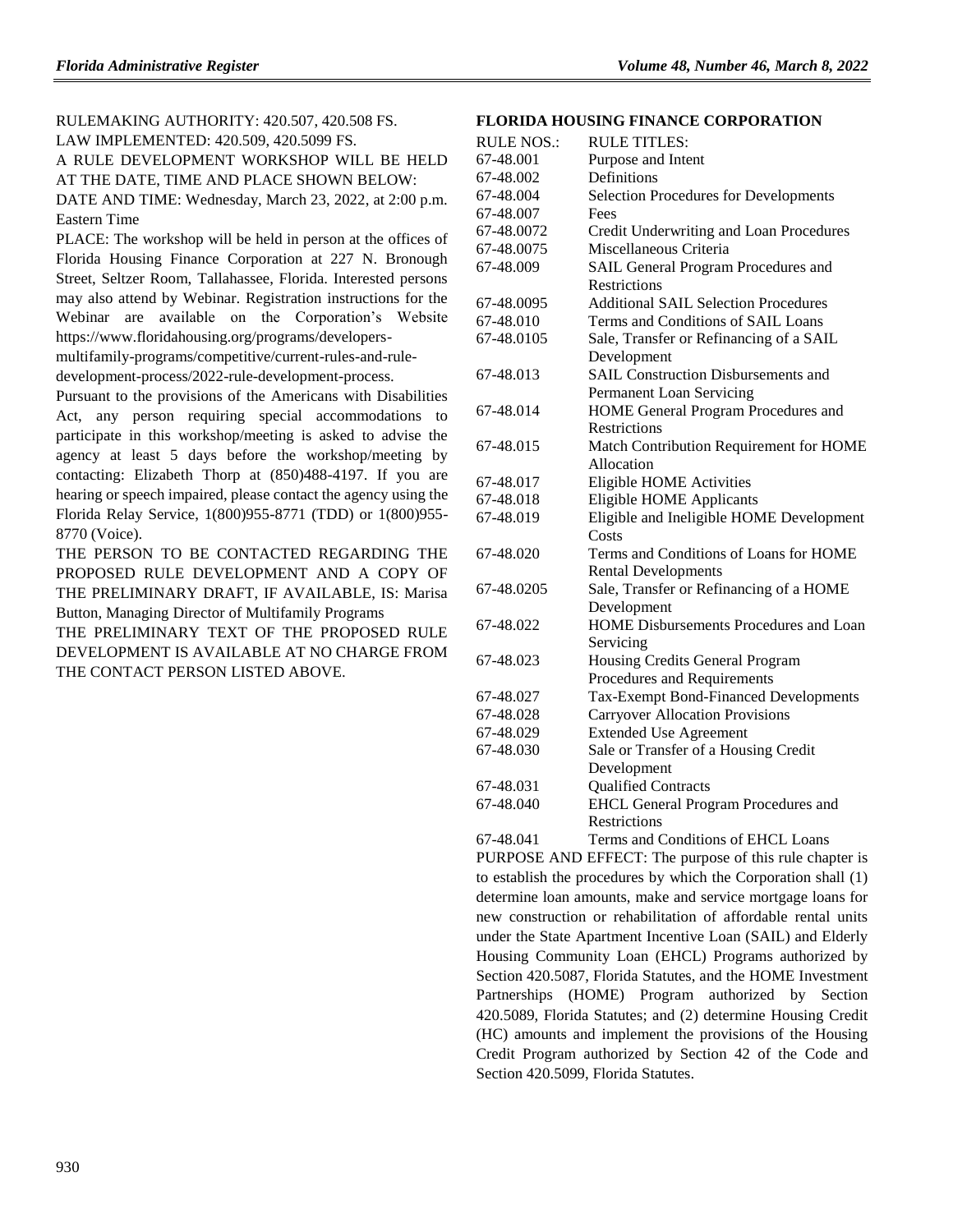SUBJECT AREA TO BE ADDRESSED: The rule development workshop will be held to receive comments and suggestions from interested persons relative to (1) the development of program requirements for the SAIL, EHCL, HOME, and HC Programs, as specified in Rule Chapter 67-48, Florida Administrative Code and (2) amendments to the Florida Housing Finance Corporation's 2021 Qualified Allocation Plan (QAP).

RULEMAKING AUTHORITY: [420.507 FS.](https://www.flrules.org/gateway/statute.asp?id=420.507%20FS.)

LAW IMPLEMENTED: [420.5087,](https://www.flrules.org/gateway/statute.asp?id=420.5087) [420.5089,](https://www.flrules.org/gateway/statute.asp?id=%20420.5089) [420.5099 FS.](https://www.flrules.org/gateway/statute.asp?id=%20420.5099%20FS.)

A RULE DEVELOPMENT WORKSHOP WILL BE HELD AT THE DATE, TIME AND PLACE SHOWN BELOW:

DATE AND TIME: Wednesday, March 23, 2022, at 2:00 p.m. Eastern Time

PLACE: The workshop will be held in person at the offices of Florida Housing Finance Corporation at 227 N. Bronough Street, Seltzer Room, Tallahassee, Florida. Interested persons may also attend by Webinar. Registration instructions for the Webinar are available on the Corporation's Website https://www.floridahousing.org/programs/developers-

multifamily-programs/competitive/current-rules-and-ruledevelopment-process/2022-rule-development-process.

Pursuant to the provisions of the Americans with Disabilities Act, any person requiring special accommodations to participate in this workshop/meeting is asked to advise the agency at least 5 days before the workshop/meeting by contacting: Elizabeth Thorp at (850)488-4197. If you are hearing or speech impaired, please contact the agency using the Florida Relay Service, 1(800)955-8771 (TDD) or 1(800)955- 8770 (Voice).

THE PERSON TO BE CONTACTED REGARDING THE PROPOSED RULE DEVELOPMENT AND A COPY OF THE PRELIMINARY DRAFT, IF AVAILABLE, IS: Marisa Button, Managing Director of Multifamily Programs

THE PRELIMINARY TEXT OF THE PROPOSED RULE DEVELOPMENT IS AVAILABLE AT NO CHARGE FROM THE CONTACT PERSON LISTED ABOVE.

#### **[FLORIDA HOUSING FINANCE CORPORATION](https://www.flrules.org/gateway/department.asp?id=67)**

| <b>RULE NOS.:</b> | RULE TITLES:                               |
|-------------------|--------------------------------------------|
| 67-60.001         | Purpose and Intent                         |
| 67-60.002         | Definitions                                |
| 67-60.003         | Notice and Posting of Competitive          |
|                   | Solicitations                              |
| 67-60.004         | Withdrawal of Competitive Solicitation or  |
|                   | Application                                |
| 67-60.005         | Modification of Terms of Competitive       |
|                   | Solicitations                              |
| 67-60.006         | <b>Responsibility of Applicants</b>        |
| 67-60.007         | <b>Evaluation of Applications</b>          |
| 67-60.008         | <b>Right to Waive Minor Irregularities</b> |
| 67-60.009         | Applicant Administrative Appeal            |
|                   | Procedures                                 |
| 67-60.010         | <b>Funding Preferences</b>                 |

PURPOSE AND EFFECT: The purpose of this rule chapter is to establish the procedures by which the Corporation shall: (1) administer the competitive solicitation funding process to make and service mortgage loans for new construction or rehabilitation of affordable rental units under the State Apartment Incentive Loan (SAIL) Program and the Elderly Housing Community Loan (EHCL) Program authorized by Section 420.5087, F.S., and the HOME Investment Partnerships (HOME) Program authorized by Section 420.5089, F.S.; (2) administer the competitive solicitation processes to implement the provisions of the Housing Credit (HC) Program authorized by Section 42 of the IRC and Section 420.5099, F.S.; and (3) administer the competitive solicitation funding process for any other Corporation program.

SUBJECT AREA TO BE ADDRESSED: The rule development workshop will be held to receive comments and suggestions from interested persons relative to the procedures for the multifamily competitive solicitation funding process. RULEMAKING AUTHORITY: [420.507\(48\) FS.](https://www.flrules.org/gateway/statute.asp?id=420.507(48)%20FS.)

LAW IMPLEMENTED: [420.5087,](https://www.flrules.org/gateway/statute.asp?id=420.5087) [420.5089\(2\),](https://www.flrules.org/gateway/statute.asp?id=%20420.5089(2)) [420.5099 FS.](https://www.flrules.org/gateway/statute.asp?id=%20420.5099%20FS.) A RULE DEVELOPMENT WORKSHOP WILL BE HELD AT THE DATE, TIME AND PLACE SHOWN BELOW:

DATE AND TIME: Wednesday, March 23, 2022, at 2:00 p.m. Eastern Time

PLACE: The workshop will be held in person at the offices of Florida Housing Finance Corporation at 227 N. Bronough Street, Seltzer Room, Tallahassee, Florida. Interested persons may also attend by Webinar. Registration instructions for the Webinar are available on the Corporation's Website https://www.floridahousing.org/programs/developers-

multifamily-programs/competitive/current-rules-and-ruledevelopment-process/2022-rule-development-process.

Pursuant to the provisions of the Americans with Disabilities Act, any person requiring special accommodations to participate in this workshop/meeting is asked to advise the agency at least 5 days before the workshop/meeting by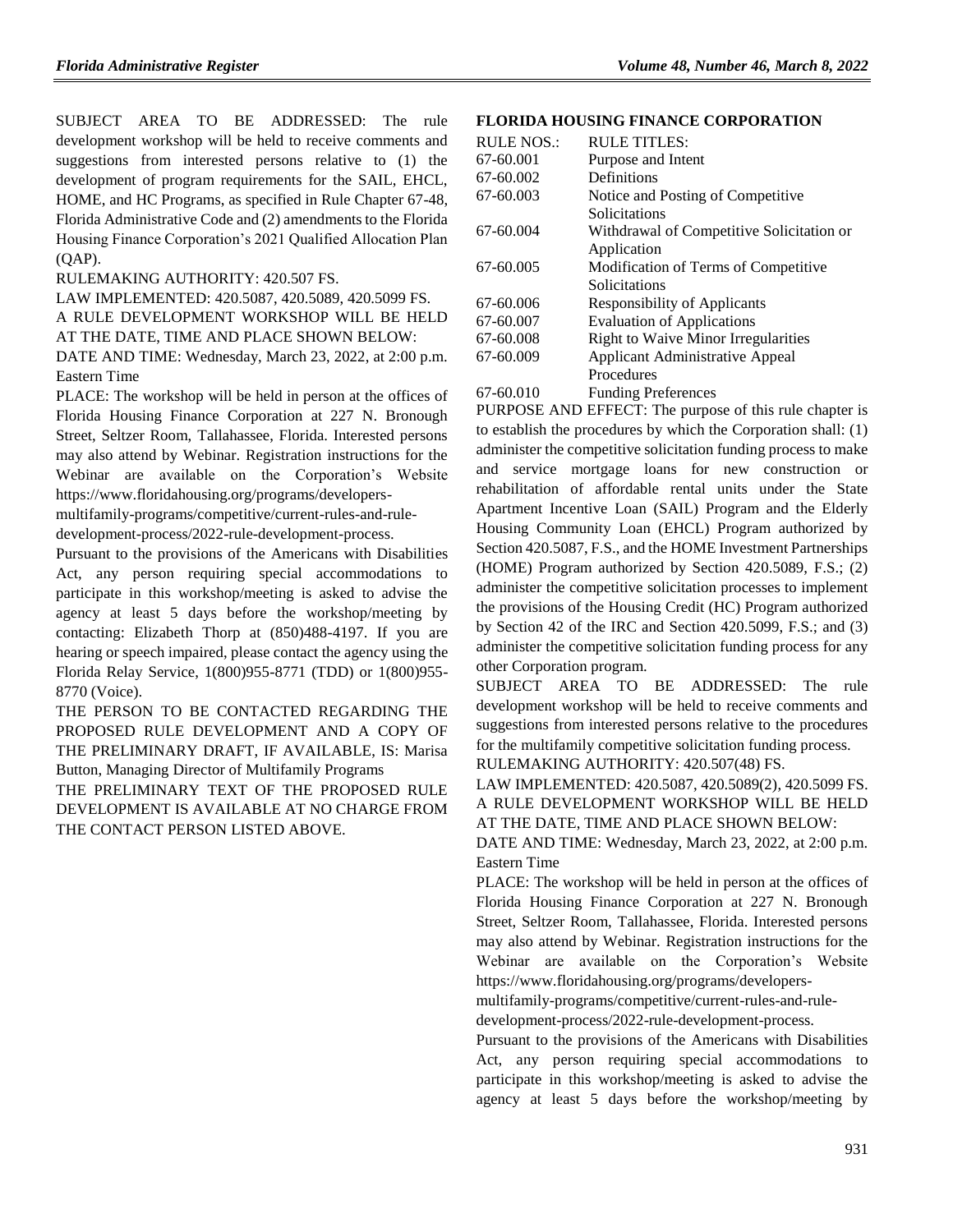contacting: Elizabeth Thorp at (850)488-4197. If you are hearing or speech impaired, please contact the agency using the Florida Relay Service, 1(800)955-8771 (TDD) or 1(800)955- 8770 (Voice).

THE PERSON TO BE CONTACTED REGARDING THE PROPOSED RULE DEVELOPMENT AND A COPY OF THE PRELIMINARY DRAFT, IF AVAILABLE, IS: Marisa Button, Managing Director of Multifamily Programs THE PRELIMINARY TEXT OF THE PROPOSED RULE DEVELOPMENT IS AVAILABLE AT NO CHARGE FROM THE CONTACT PERSON LISTED ABOVE.

# Section II Proposed Rules

### **[PUBLIC SERVICE COMMISSION](https://www.flrules.org/gateway/department.asp?id=25)**

RULE NO.: RULE TITLE: 25-18.020 Pole Safety, Inspection, Maintenance, and Vegetation Management

PURPOSE AND EFFECT: To administer and implement Section 366.04(9), Florida Statutes, concerning the safety, vegetation management, repair, replacement, maintenance, relocation, emergency response, and storm restoration requirements for poles of communication services providers. Docket No. 20210138-PU

SUMMARY: Rule 25-18.020 identifies the entities that must comply with the rule; establishes safety, inspection, and maintenance standards for poles; sets forth requirements for inspection, repair, replacement, and vegetation management of poles; sets forth requirements for the submission of emergency response and storm restoration procedures and protocols; establishes the filing date and requirements for an annual report; and establishes monetary penalties for a willful violation or refusal to comply with the rule.

SUMMARY OF STATEMENT OF ESTIMATED REGULATORY COSTS AND LEGISLATIVE RATIFICATION: The agency has determined that the proposed rule is not expected to require legislative ratification based on the statement of estimated regulatory costs or if no SERC is required, the information expressly relied upon and described herein: A SERC was not prepared and ratification is not required pursuant to the exemption in Section 120.80(13)(g), FS.

RULEMAKING AUTHORITY: 350.127(2), 366.04(9)(b) FS. LAW IMPLEMENTED: 366.04(9), 366.095 FS.

IF REQUESTED WITHIN 21 DAYS OF THE DATE OF THIS NOTICE, A HEARING WILL BE SCHEDULED AND ANNOUNCED IN THE FAR.

THE PERSON TO BE CONTACTED REGARDING THE PROPOSED RULE IS: Margo A. DuVal, [mduval@psc.state.fl.us,](mailto:mduval@psc.state.fl.us) (850)413-6076, or Adria Harper, [aharper@psc.state.fl.us,](mailto:aharper@psc.state.fl.us) (850)413-6082, Office of General Counsel, 2540 Shumard Oak Blvd., Tallahassee, FL 32399- 0850

#### THE FULL TEXT OF THE PROPOSED RULE IS:

25-18.020 Pole Safety, Inspection, Maintenance, and Vegetation Management.

(1) This rule applies to all communications services providers as defined in Section 366.02(5), F.S., that own poles as defined in Section 366.02(6), F.S. This rule does not apply to poles used solely to support wireless communications service facilities or poles with no public utility electrical overhead facilities attached. For the purposes of this rule, "overhead facilities" are defined as fixtures, conductors, wires, cables, and other devices owned by public utilities that are attached to poles owned by a communications services provider.

(2) Safety, Inspection, and Maintenance Standards. Each communications services provider must exercise due care to reduce hazards to which its employees, customers, and the public may be subjected by reason of its poles. Accordingly, all poles of communications services providers subject to the Commission's jurisdiction under Section 366.04(9), F.S., must be constructed, installed, maintained, relocated, and inspected in accordance with the National Electrical Safety Code (NESC), which is incorporated by reference in Rule 25-6.0345, F.A.C.

(3) Inspection, Repair, and Replacement of Poles. Each communications services provider must conduct inspections of its poles at least every eight (8) years to ensure adherence to the strength and clearance standards of the NESC. Inspections must include visual checks to determine compliance with the strength and clearance standards of the NESC. Poles not in compliance with NESC standards must be repaired or replaced to meet those standards.

(4) Vegetation Management of Poles. Each communications services provider must ensure that the vegetation management of its poles meets the standards set forth in Part 2 of the NESC.

(5) Emergency Response and Storm Restoration Procedures and Protocols. Within six months of the effective date of this Rule, each communications services provider must provide a copy of its emergency response and storm restoration procedures and protocols to the Division of Engineering.

(a) The procedures and protocols must include the following:

1. A description of the communications services provider's procedures and protocols for communicating with federal, state, and local emergency operations officials;

2. A description of how the public can contact the communication services provider to report issues with its poles,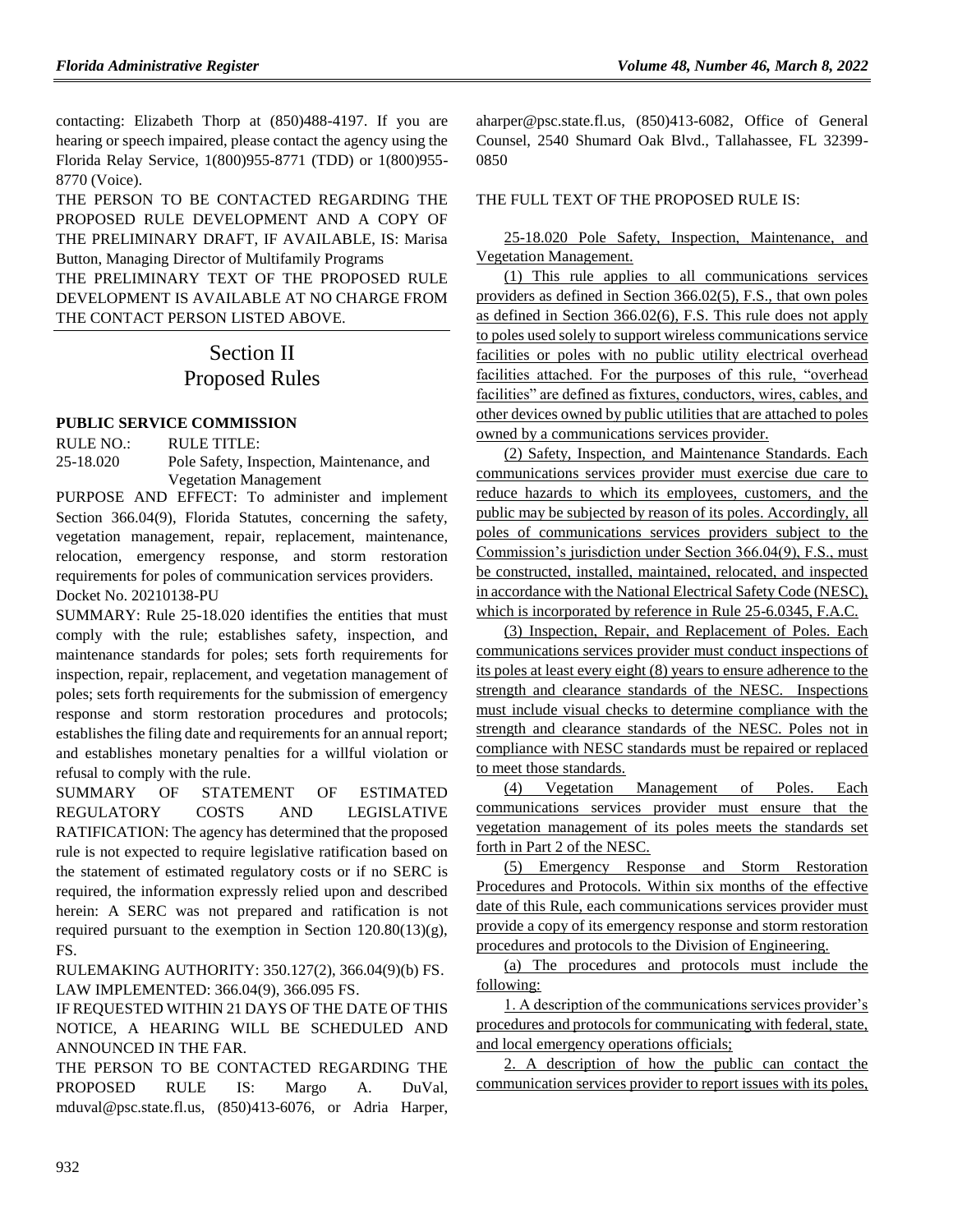such as broken poles, downed overhead facilities, or obstructive vegetation; and

3. A description of the communication services provider's procedures to repair and replace damaged poles and overhead facilities, including protocols for coordinating with public utilities, through emergency response and storm restoration efforts.

(b) If the communication services provider makes changes to its emergency response and storm restoration procedures and protocols, the communication services provider must file the updated emergency response and storm restoration procedures and protocols with the Division of Engineering within 30 days of the change.

(c) Every three calendar years after the initial submission, each communication services provider must notify the Division of Engineering in writing that it has reviewed its emergency response and storm restoration procedures and protocols.

(6) Reporting Requirements. By June 1 of each year, each communications services provider must file with the Commission Clerk an Annual Report.

(a) The Annual Report must include the following information for the prior calendar year:

1. The number of poles owned in whole or in part by the communications services provider at the beginning and at the end of the calendar year;

2. The number of poles that were scheduled for inspection;

3. The number of poles actually inspected;

4. The number of poles that failed inspection;

5. The number of poles strength tested and the methods used to ensure compliance with the NESC strength requirements;

6. The number of poles that failed strength testing;

7. The number of poles repaired and a summary of the repairs;

8. The number of poles replaced and reason for replacement; and

9. The total miles of vegetation management conducted.

(b) The Annual Report must include the following information for the upcoming calendar year:

1. The number of poles to be inspected; and

2. The total miles for which vegetation management will be conducted.

(7) Penalties. A willful violation or refusal to comply with this rule will result in monetary penalties as follows:

(a) \$500 for the first violation;

(b) \$1,000 for the second violation;

(c) \$1,500 for the third violation;

(d) \$2,000 for the fourth violation; and

(e) \$5,000 for the fifth and any subsequent violation.

Rulemaking Authority 350.127(2), 366.04(9)(b) FS. Law Implemented 366.04(9), 366.095 FS. History-New\_\_\_\_\_\_\_\_\_\_.

NAME OF PERSON ORIGINATING PROPOSED RULE: Penelope Buys

NAME OF AGENCY HEAD WHO APPROVED THE PROPOSED RULE: Florida Public Service Commission

DATE PROPOSED RULE APPROVED BY AGENCY HEAD: March 1, 2022

DATE NOTICE OF PROPOSED RULE DEVELOPMENT PUBLISHED IN FAR: Volume 47, Number 182, September 20, 2021.

### **[FISH AND WILDLIFE CONSERVATION](https://www.flrules.org/gateway/department.asp?id=68)  [COMMISSION](https://www.flrules.org/gateway/department.asp?id=68)**

#### **[Freshwater Fish and Wildlife](https://www.flrules.org/gateway/organization.asp?id=347)**

RULE NO.: RULE TITLE:

[68A-25.002](https://www.flrules.org/gateway/ruleNo.asp?id=68A-25.002) General Provisions for Taking Possession and Sale of Reptiles

PURPOSE AND EFFECT: The purpose of this rule revision is to align the scientific names in the Florida Administrative Code (F.A.C.) with recent taxonomic changes for box turtles (genus Terrapene). The effect of the rule amendment is to improve taxonomic accuracy related to box turtles.

SUMMARY: The advancement of molecular techniques in genetic research has led to better understanding of the relationships between species and subspecies within taxonomic groups, leading to revisions in scientific names. The Florida box turtle (Terrapene bauri) was previously considered a subspecies of the eastern box turtle (Terrapene carolina) but is now widely accepted as a separate species by scientists and biological authorities, while other subspecies of box turtles also native to Florida are still under evaluation. Revising the rule to reflect the accepted taxonomic change of T. bauri as a separate species and identifying in rule the remaining subspecies will maintain current protections and provide clarity for both stakeholders and staff regarding possession limits for box turtles. In addition to updating the taxonomy of box turtles in Florida, the revised rule will provide language inclusive of hybrids and future taxonomic revisions, with no change to the regulations for these species. At the March 2, 2022, meeting, the Commission reviewed and approved these rule changes.

SUMMARY OF STATEMENT OF ESTIMATED REGULATORY COSTS AND LEGISLATIVE RATIFICATION:

The Agency has determined that this will not have an adverse impact on small business or likely increase directly or indirectly regulatory costs in excess of \$200,000 in the aggregate within one year after the implementation of the rule. A SERC has not been prepared by the Agency.

The Agency has determined that the proposed rule is not expected to require legislative ratification based on the statement of estimated regulatory costs or if no SERC is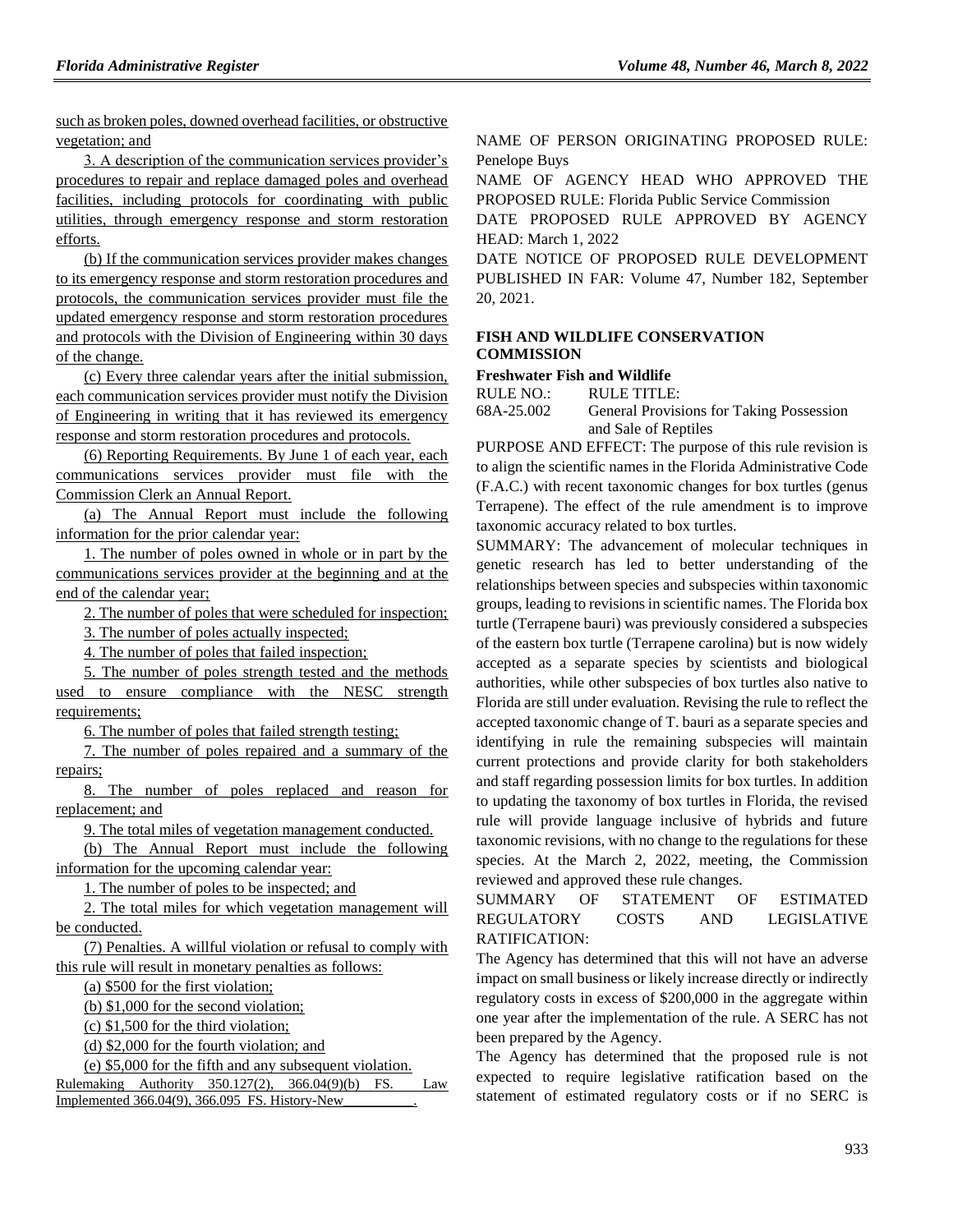required, the information expressly relied upon and described herein: the nature of the rule and the preliminary analysis conducted to determine whether a SERC was required.

Any person who wishes to provide information regarding a statement of estimated regulatory costs, or provide a proposal for a lower cost regulatory alternative must do so in writing within 21 days of this notice.

RULEMAKING AUTHORITY: [Art. IV, Sec. 9, Florida](https://www.flrules.org/gateway/flconstitution.asp?id=Art.%20IV,%20Sec.%209,%20Florida%20Constitution)  [Constitution](https://www.flrules.org/gateway/flconstitution.asp?id=Art.%20IV,%20Sec.%209,%20Florida%20Constitution)

LAW IMPLEMENTED: [Art. IV, Sec. 9, Florida Constitution](https://www.flrules.org/gateway/flconstitution.asp?id=Art.%20IV,%20Sec.%209,%20Florida%20Constitution) IF REQUESTED WITHIN 21 DAYS OF THE DATE OF THIS NOTICE, A HEARING WILL BE SCHEDULED AND ANNOUNCED IN THE FAR.

Pursuant to the provisions of the Americans with Disabilities Act, any person requiring special accommodations to participate in this workshop/meeting is asked to advise the agency at least 5 days before the workshop/meeting by contacting: the ADA Coordinator, at (850)488-6411. If you are hearing or speech impaired, please contact the agency using the Florida Relay Service, 1(800)955-8771 (TDD) or 1(800)955- 8770 (Voice).

THE PERSON TO BE CONTACTED REGARDING THE PROPOSED RULE IS: Claire Sunquist Blunden, Section Leader, Wildlife Diversity Conservation Section, Division of Habitat and Species Conservation, Florida Fish and Wildlife Conservation Commission, 620 S. Meridian St., Tallahassee, FL 32399-1600.

THE FULL TEXT OF THE PROPOSED RULE IS:

#### **68A-25.002 General Provisions for Taking, Possession and Sale of Reptiles.**

(1) through (5): No Change.

(6) Turtles.

(a): No Change.

1. No person shall take more than one turtle per day unless authorized by permit from the executive director as provided in rule 68A-9.002, F.A.C., or as provided below.

2. through 7. No Change

8. No person shall possess more than two Escambia map turtles (*Graptemys ernsti*), two box turtles of Florida native species (*Terrapene carolina*) (Florida box turtles [*Terrapene bauri*]; eastern, Gulf Coast, and three-toed box turtles [*Terrapene carolina* subsp*.*]; their taxonomic successors; or hybrids thereof), or two loggerhead musk turtles (*Sternotherus minor*).

9. No Change.

(b) through (c): No Change.

(7) through (10): No Change.

Rulemaking Authority Art. IV, Sec. 9, Fla. Const. Law Implemented Art. IV, Sec. 9, Fla. Const, 379.303, 379.304, 379.3012, 379.3751, 379.372, 379.3761, 379.3762 FS. History–New 8-1-79, Amended 6-4- 81, 6-21-82, 7-1-83, 7-1-84, 7-1-85, Formerly 39-25.02, Amended 6- 1-86, 5-10-87, 10-8-87, 4-13-88, 2-14-89, 7-1-89, 7-1-90, 4-14-92, 4- 1-96, 9-15-96, 4-12-98, 7-1-99, Formerly 39-25.002, Amended 4-30- 00, 3-30-06, 5-18-06, 6-7-07, 10-23-08, 7-20-09, 8-19-14, 1-11-17, 5- 7-19, 11-2-20, 2-7-22, \_\_\_\_\_\_\_\_\_\_.

NAME OF PERSON ORIGINATING PROPOSED RULE: Claire Sunquist Blunden, Section Leader, Wildlife Diversity Conservation Section, Division of Habitat and Species Conservation, Florida Fish and Wildlife Conservation Commission, 620 S. Meridian St., Tallahassee, FL 32399-1600. NAME OF AGENCY HEAD WHO APPROVED THE PROPOSED RULE: Florida Fish and Wildlife Conservation Commission.

DATE PROPOSED RULE APPROVED BY AGENCY HEAD: March 2, 2022

DATE NOTICE OF PROPOSED RULE DEVELOPMENT PUBLISHED IN FAR: February 21, 2022

# Section III Notice of Changes, Corrections and Withdrawals

## **NONE**

Section IV Emergency Rules

## **NONE**

# Section V Petitions and Dispositions Regarding Rule Variance or Waiver

## [DEPARTMENT OF TRANSPORTATION](https://www.flrules.org/gateway/department.asp?id=14) RULE NO.: RULE TITLE:

[14-10.004](https://www.flrules.org/gateway/ruleNo.asp?id=14-10.004) Outdoor Advertising Permit Applications, Criteria, and Permit Issuance

NOTICE IS HEREBY GIVEN that on March 4, 2022, the Florida Department of Transportation, received a petition for a variance from paragraph 14-10.004(7)(d), F.A.C., which directs that no sign permit shall be issued for a sign to be located on the interstate highway system, which is outside the boundaries of an incorporated municipality and within 500 feet of an interchange, intersection at grade, or rest area.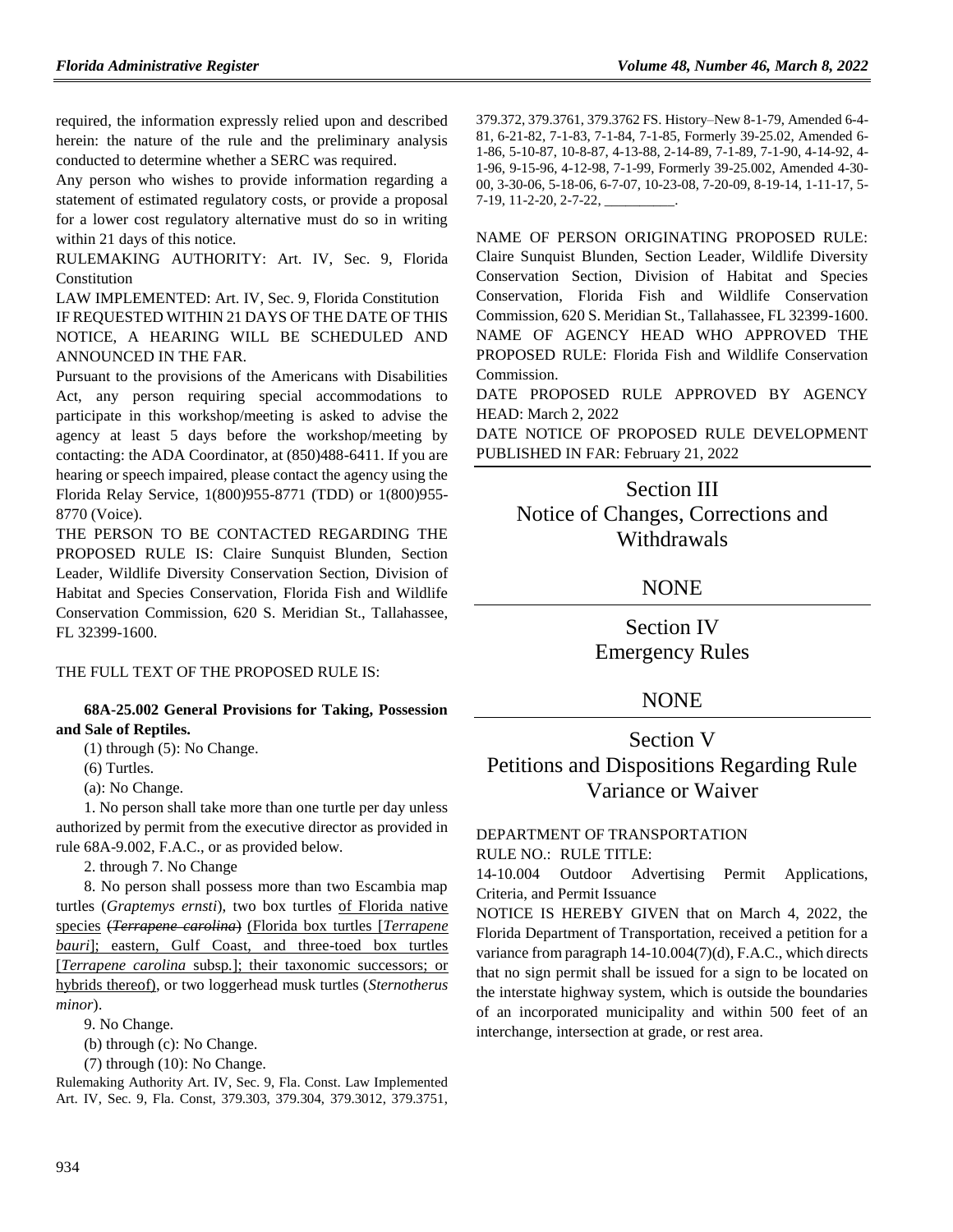A copy of the Petition for Variance or Waiver may be obtained by contacting: Clerk of Agency Proceedings, Department of Transportation, 605 Suwannee Street, M.S. 58, Tallahassee, Florida 32399-0458, FDOT.AgencyClerk@dot.state.fl.us.

### [DEPARTMENT OF BUSINESS AND PROFESSIONAL](https://www.flrules.org/gateway/department.asp?id=61)  [REGULATION](https://www.flrules.org/gateway/department.asp?id=61)

[Division of Hotels and Restaurants](https://www.flrules.org/gateway/organization.asp?id=249)

RULE NO.: RULE TITLE:

[61C-4.010](https://www.flrules.org/gateway/ruleNo.asp?id=61C-4.010) Sanitation and Safety Requirements

NOTICE IS HEREBY GIVEN that on March 3, 2022, the Florida Department of Business and Professional Regulation, Division of Hotels and Restaurants, received a petition for A Routine Variance for subsection 61C-4.010(7) Florida Administrative Code and subsection 61C-4.010(6), Florida Administrative Code from GARDEN STATE SUBS CORPORATION located In Zephyrhills. The above referenced F.A.C. addresses the requirement that at least one accessible bathroom be provided for use by customers and employees. They are requesting to share the bathrooms located within a nearby establishment under a different ownership for use by customers and employees.

The Division of Hotels and Restaurants will accept comments concerning the Petition for 14 days from the date of publication of this notice. To be considered, comments must be received before 5:00 p.m.

A copy of the Petition for Variance or Waiver may be obtained by contacting: Kasimira.Kelly@myfloridalicense.com, Division of Hotels and Restaurants, 2601 Blair Stone Road, Tallahassee, Florida 32399-1011.

#### [DEPARTMENT OF HEALTH](https://www.flrules.org/gateway/department.asp?id=64)

#### [Board of Massage Therapy](https://www.flrules.org/gateway/organization.asp?id=330)

The Board of Massage Therapy hereby gives notice: of the issuance of an Order regarding the Petition for Variance and Waiver, filed by Sharon Phillips-South on December 20, 2021. The Notice of Petition for Waiver or Variance was published in Vol. 48, No. 10, of the January14, 2022, Florida Administrative Register. The Board considered the instant Petition at a dulynoticed public meeting held on January 27 and 28, 2022 in St. Augustine, Florida. The Board found that the request does not meet the criteria for a Petition for Variance and Waiver, as stated in Rule 28-104.002, Florida Administrative Code. The Board's Order, filed on November 30, 2021, dismissed the petition.

A copy of the Order or additional information may be obtained by contacting: Kama Monroe, Executive Director, Board of Massage Therapy, 4052 Bald Cypress Way, Bin #C06, Tallahassee, Florida 32399-3258, (850)245-4162, or by electronic mail: kama.monroe@flhealth.gov.

#### [DEPARTMENT OF HEALTH](https://www.flrules.org/gateway/department.asp?id=64)

[Board of Physical Therapy Practice](https://www.flrules.org/gateway/organization.asp?id=308)

The Board of Physical Therapy Practice hereby gives notice: that on March 3, 2022, an Order was filed on the Petition for Variance or Waiver. The Petition for Variance or Waiver was filed by Fernando Perez Rubio, on December 1, 2021, seeking a waiver or variance with regards to his qualifications for licensure by endorsement. The Notice of Petition for Variance or Waiver was published in Vol.47, No.232, on December 2, 2021, in the Florida Administrative Register. No comments were received on the Petition. The Board, at its meeting held on February 11, 2022, voted to grant the Petition for Variance or Waiver finding that Petitioner demonstrated a substantial hardship; demonstrated that application of the rule would violate the principle of fairness; and demonstrated that the purpose of the underlying statute has been met.

A copy of the Order or additional information may be obtained by contacting: Allen Hall, Executive Director, Board of Physical Therapy Practice, 4052 Bald Cypress Way, Bin #C05, Tallahassee, Florida 32399-3253, Allen.Hall@flhealth.gov.

#### [DEPARTMENT OF HEALTH](https://www.flrules.org/gateway/department.asp?id=64)

[Board of Podiatric Medicine](https://www.flrules.org/gateway/organization.asp?id=309)

NOTICE IS HEREBY GIVEN that on March 04, 2022, the Board of Podiatric Medicine, received a petition for variance or waiver filed by Elaine Felix, DPM. Petitioner seeks a variance or waiver of Rule 64B18-17.005, F.A.C., which requires that during the first biennium or within 24 months of initial licensure, whichever ends later, practitioners are required to obtain five (5) hours of continuing education in the subject area of risk management by attending one full day of a meeting of the Board of Podiatric Medicine at which disciplinary hearings are conducted. The practitioner is then exempt from any other continuing education requirements for his or her first renewal except for a 1-hour course on human trafficking and the hours mandated for prevention of medical errors and HIV/AIDS. Petitioner seeks a variance or waiver from attending disciplinary hearings to renew her podiatry license. Due to current vacancies on the Florida Board of Podiatric Medicine, the Board currently lacks a quorum and, as such, is unable to conduct disciplinary hearings.

Comments on this petition should be filed with the Board of Podiatric Medicine, 4052 Bald Cypress Way, Bin # C08, Tallahassee, Florida 32399-1708, within 14 days of publication of this notice.

A copy of the Petition for Variance or Waiver may be obtained by contacting: Kimberly Marshall, Executive Director, Board of Podiatric Medicine, 4052 Bald Cypress Way, Bin # C08, Tallahassee, Florida 32399-1708, or by electronic mail-Kimberly.Marshall@flhealth.gov.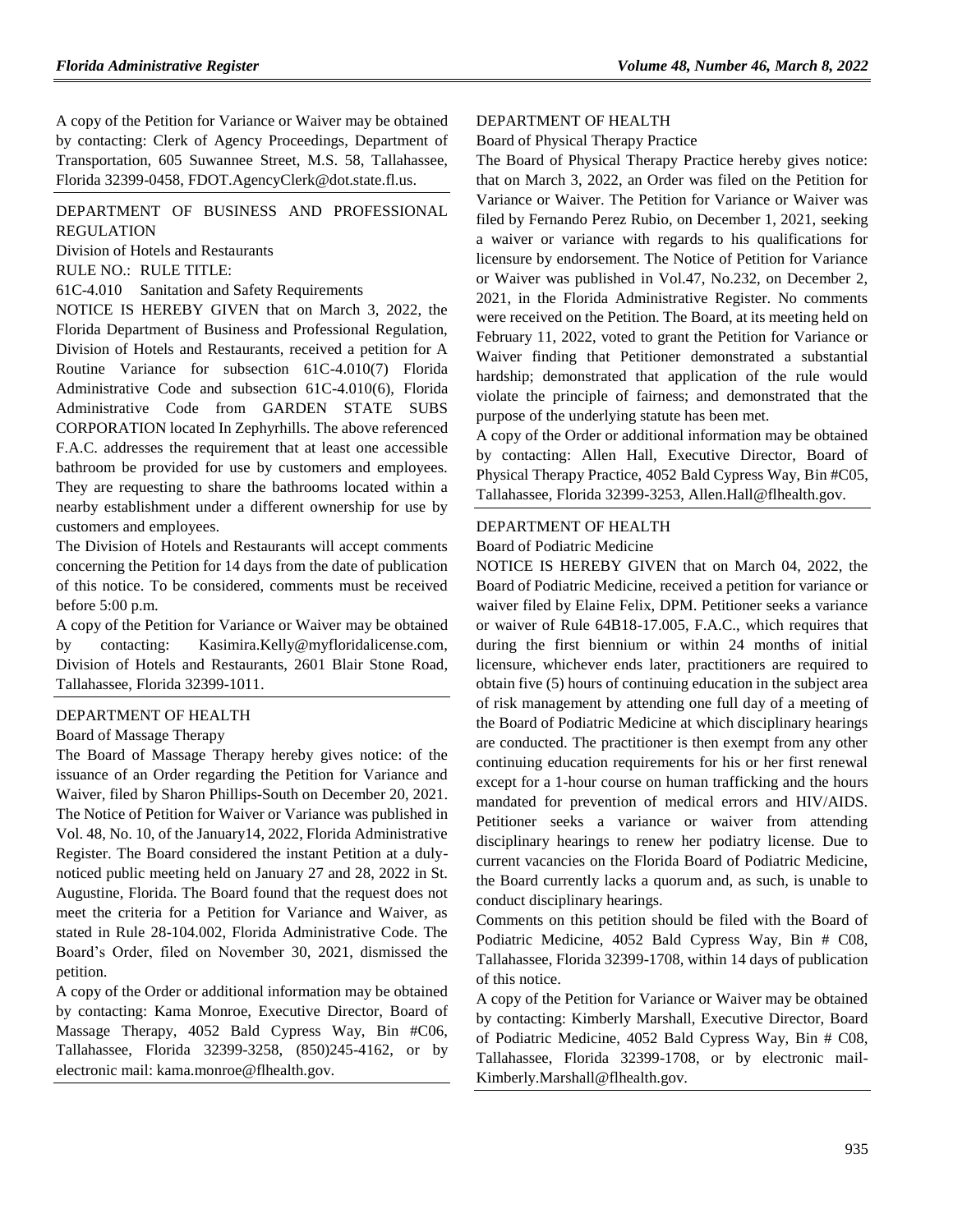#### [DEPARTMENT OF HEALTH](https://www.flrules.org/gateway/department.asp?id=64)

#### [Board of Podiatric Medicine](https://www.flrules.org/gateway/organization.asp?id=309)

NOTICE IS HEREBY GIVEN that on March 4, 2022, the Board of Podiatric Medicine, received a petition for variance or waiver filed by Carmelita Leslie Harbeson, DPM. Petitioner seeks a variance or waiver of Rule 64B18-17.005, F.A.C., which requires that during the first biennium or within 24 months of initial licensure, whichever ends later, practitioners are required to obtain five (5) hours of continuing education in the subject area of risk management by attending one full day of a meeting of the Board of Podiatric Medicine at which disciplinary hearings are conducted. The practitioner is then exempt from any other continuing education requirements for his or her first renewal except for a 1-hour course on human trafficking and the hours mandated for prevention of medical errors and HIV/AIDS. Petitioner seeks a waiver due to vacancies on the board and the lack of disciplinary hearings to attend and thus meet this requirement.

Comments on this petition should be filed with the Board of Podiatric Medicine, 4052 Bald Cypress Way, Bin # C08, Tallahassee, Florida 32399-1708, within 14 days of publication of this notice.

A copy of the Petition for Variance or Waiver may be obtained by contacting: Kimberly Marshall, Executive Director, Board of Podiatric Medicine, 4052 Bald Cypress Way, Bin # C08, Tallahassee, Florida 32399-1708, or by electronic mail-Kimberly.Marshall@flhealth.gov.

#### [FLORIDA HOUSING FINANCE CORPORATION](https://www.flrules.org/gateway/department.asp?id=67) RULE NOS.:RULE TITLES:

[67-21.0025](https://www.flrules.org/gateway/ruleNo.asp?id=67-21.0025) Miscellaneous Criteria

[67-21.003](https://www.flrules.org/gateway/ruleNo.asp?id=67-21.003) Application and Selection Process for Developments

The Florida Housing Finance Corporation hereby gives notice: On March 4, 2022, the Florida Housing Finance Corporation issued an order granting the waiver from paragraphs 67- 21.0025(7)(c) and 67-21.003(1)(b), Florida Administrative Code and the cited portions of the Non-Competitive Application Package for Poinciana Leased Housing Associates I, LLLP, to permit Petitioner to submit a Principal Disclosure Form modified as necessary to allow disclosure of all natural person principals by the sixth disclosure level. Florida Housing determined that the Petitioner had demonstrated that it would suffer a substantial hardship if the waiver was not granted. The petition was filed on January 5, 2022 and notice of the receipt of petition was published on January 7, 2022 in Vol. 48, Number 7, F.A.R.

A copy of the Order or additional information may be obtained by contacting: Ana McGlamory, Corporation Clerk, Florida Housing Finance Corporation, 227 N. Bronough St., Ste. 5000, Tallahassee, FL 32301-1329.

#### [FLORIDA HOUSING FINANCE CORPORATION](https://www.flrules.org/gateway/department.asp?id=67) RULE NOS.:RULE TITLES:

[67-48.002](https://www.flrules.org/gateway/ruleNo.asp?id=67-48.002) Definitions

[67-48.0072](https://www.flrules.org/gateway/ruleNo.asp?id=67-48.0072) Credit Underwriting and Loan Procedures

The Florida Housing Finance Corporation hereby gives notice: On March 4, 2022, the Florida Housing Finance Corporation issued an order granting the waiver from paragraphs 67- 48.0072(21)(b) and 67-48.002(96), Florida Administrative Code (2018) and Section II.K. of the 2018 QAP for Dockside at Sugarloaf Key, LLC, to extend Petitioner's SAIL loan firm commitment deadline from January 31, 2022 to January 31, 2023, and to allow Petitioner to return its 2021 Housing Credits now and receive an immediate allocation of 2022 Housing Credits. Florida Housing determined that the Petitioner had demonstrated that it would suffer a substantial hardship if the waiver was not granted. The petition was filed on January 6, 2022 and notice of the receipt of petition was published on January 7, 2022 in Vol. 48, Number 5, F.A.R.

A copy of the Order or additional information may be obtained by contacting: Ana McGlamory, Corporation Clerk, Florida Housing Finance Corporation, 227 N. Bronough St., Ste. 5000, Tallahassee, FL 32301-1329.

## [FLORIDA HOUSING FINANCE CORPORATION](https://www.flrules.org/gateway/department.asp?id=67) RULE NOS.:RULE TITLES:

[67-48.002](https://www.flrules.org/gateway/ruleNo.asp?id=67-48.002) Definitions

[67-48.0072](https://www.flrules.org/gateway/ruleNo.asp?id=67-48.0072) Credit Underwriting and Loan Procedures

The Florida Housing Finance Corporation hereby gives notice: On March 4, 2022, the Florida Housing Finance Corporation issued an order granting the waiver from paragraph 67- 48.0072(21)(b) and subsection67-48.002(96), Florida Administrative Code (2018) and Section II.K. of the 2018 QAP for The Landings at Sugarloaf Key, LLC, to extend Petitioner's SAIL loan firm commitment deadline from January 31, 2022 to January 31, 2023, and to allow Petitioner to return its 2021 Housing Credits now and receive an immediate allocation of 2022 Housing Credits. Florida Housing determined that the Petitioner had demonstrated that it would suffer a substantial hardship if the waiver was not granted. The petition was filed on January 6, 2022 and notice of the receipt of petition was published on January 7, 2022 in Vol. 48, Number 5, F.A.R.

A copy of the Order or additional information may be obtained by contacting: Ana McGlamory, Corporation Clerk, Florida Housing Finance Corporation, 227 N. Bronough St., Ste. 5000, Tallahassee, FL 32301-1329.

## [FLORIDA HOUSING FINANCE CORPORATION](https://www.flrules.org/gateway/department.asp?id=67) RULE NO.: RULE TITLE:

[67-21.003](https://www.flrules.org/gateway/ruleNo.asp?id=67-21.003) Application and Selection Process for Developments

The Florida Housing Finance Corporation hereby gives notice: On March 4, 2022, the Florida Housing Finance Corporation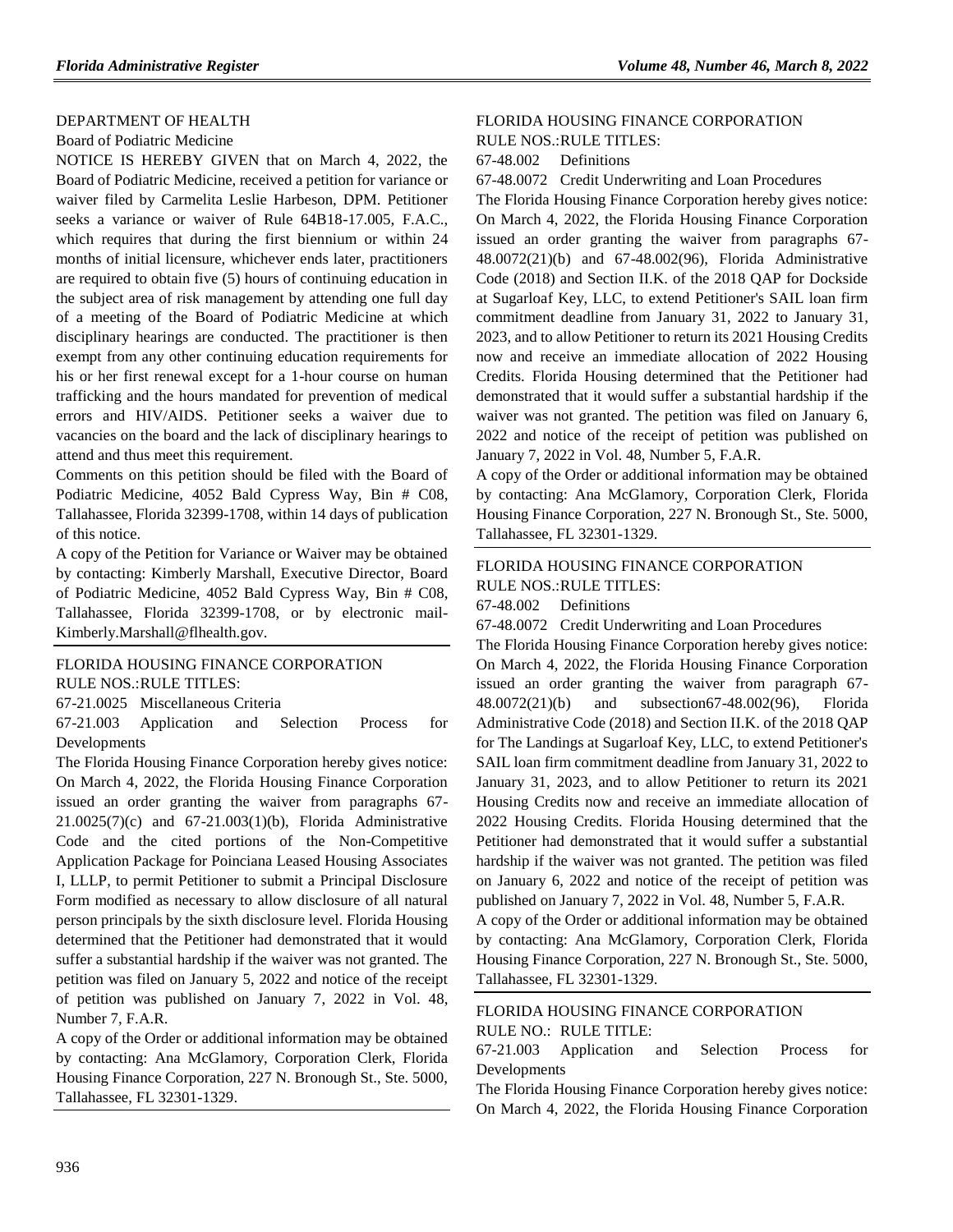issued an order granting the waiver from paragraph 67- 21.003(8)(i), Florida Administrative Code for Millennia Jacksonville FL TC, LP, to decrease the total number of units from 200 to 188. Florida Housing determined that the Petitioner had demonstrated that it would suffer a substantial hardship if the waiver was not granted. The petition was filed on January 12, 2022 and notice of the receipt of petition was published on January 13, 2022 in Vol. 48, Number 9, F.A.R.

A copy of the Order or additional information may be obtained by contacting: Ana McGlamory, Corporation Clerk, Florida Housing Finance Corporation, 227 N. Bronough St., Ste. 5000, Tallahassee, FL 32301-1329.

## [FLORIDA HOUSING FINANCE CORPORATION](https://www.flrules.org/gateway/department.asp?id=67) RULE NO.: RULE TITLE:

[67-48.004](https://www.flrules.org/gateway/ruleNo.asp?id=67-48.004) Selection Procedures for Developments

The Florida Housing Finance Corporation hereby gives notice: On March 4, 2022, the Florida Housing Finance Corporation issued an order granting the waiver from paragraph 67- 48.004(3)(j), Florida Administrative Code for Pinnacle 441, LLC, allowing Petitioner to decrease the Total Set-Aside Percentage of the Development from 100% to 97%. Florida Housing determined that the Petitioner had demonstrated that it would suffer a substantial hardship if the waiver was not granted. The petition was filed on February 4, 2022 and notice of the receipt of petition was published on February 7, 2022 in Vol. 48, Number 25, F.A.R.

A copy of the Order or additional information may be obtained by contacting: Ana McGlamory, Corporation Clerk, Florida Housing Finance Corporation, 227 N. Bronough St., Ste. 5000, Tallahassee, FL 32301-1329.

### [FLORIDA HOUSING FINANCE CORPORATION](https://www.flrules.org/gateway/department.asp?id=67)

RULE NO.: RULE TITLE:

[67-48.002](https://www.flrules.org/gateway/ruleNo.asp?id=67-48.002) Definitions

The Florida Housing Finance Corporation hereby gives notice: On March 4, 2022, the Florida Housing Finance Corporation issued an order granting the waiver from subsections 67- 48.002(9) and (94), Florida Administrative Code (2018) for HTG Lafayette, LLC, permitting Petitioner to insert a newly created limited liability company at the second disclosure level causing the trusts to be disclosed at the third principal disclosure level and the natural person principal trustees and beneficiaries to be disclosed at the fourth principal disclosure level, as described in its Petition. Florida Housing determined that the Petitioner had demonstrated that it would suffer a substantial hardship if the waiver was not granted. The petition was filed on February 9, 2022 and notice of the receipt of petition was published on February 10, 2022 in Vol. 48, Number 28, F.A.R.

A copy of the Order or additional information may be obtained by contacting: Ana McGlamory, Corporation Clerk, Florida Housing Finance Corporation, 227 N. Bronough St., Ste. 5000, Tallahassee, FL 32301-1329.

## [FLORIDA HOUSING FINANCE CORPORATION](https://www.flrules.org/gateway/department.asp?id=67) RULE NO.: RULE TITLE:

[67-48.002](https://www.flrules.org/gateway/ruleNo.asp?id=67-48.002) Definitions

The Florida Housing Finance Corporation hereby gives notice: On March 4, 2022, the Florida Housing Finance Corporation issued an order granting the waiver from subsection 67- 48.002(9) and (94), Florida Administrative Code (2018) for HTG Fiori, LLC, permitting Petitioner to insert a newly created limited liability company at the second disclosure level causing the trusts to be disclosed at the third principal disclosure level and the natural person principal trustees and beneficiaries to be disclosed at the fourth principal disclosure level, as described in its Petition. Florida Housing determined that the Petitioner had demonstrated that it would suffer a substantial hardship if the waiver was not granted. The petition was filed on February 9, 2022 and notice of the receipt of petition was published on February 10, 2022 in Vol. 48, Number 28, F.A.R.

A copy of the Order or additional information may be obtained by contacting: Ana McGlamory, Corporation Clerk, Florida Housing Finance Corporation, 227 N. Bronough St., Ste. 5000, Tallahassee, FL 32301-1329.

# [FLORIDA HOUSING FINANCE CORPORATION](https://www.flrules.org/gateway/department.asp?id=67)

RULE NO.: RULE TITLE:

[67-48.002](https://www.flrules.org/gateway/ruleNo.asp?id=67-48.002) Definitions

The Florida Housing Finance Corporation hereby gives notice: On March 4, 2022, the Florida Housing Finance Corporation issued an order granting the waiver from subsections 67- 48.002(9) and (94) and rules 67-21.002(9) and (85), Florida Administrative Code (2018) for HTG Heron Estates Family, LLC, permitting Petitioner to insert a newly created limited liability company at the second disclosure level causing the trusts to be disclosed at the third principal disclosure level and the natural person principal trustees and beneficiaries to be disclosed at the fourth principal disclosure level, as described in its Petition. Florida Housing determined that the Petitioner had demonstrated that it would suffer a substantial hardship if the waiver was not granted. The petition was filed on February 9, 2022 and notice of the receipt of petition was published on February 11, 2022 in Vol. 48, Number 29, F.A.R.

A copy of the Order or additional information may be obtained by contacting: Ana McGlamory, Corporation Clerk, Florida Housing Finance Corporation, 227 N. Bronough St., Ste. 5000, Tallahassee, FL 32301-1329.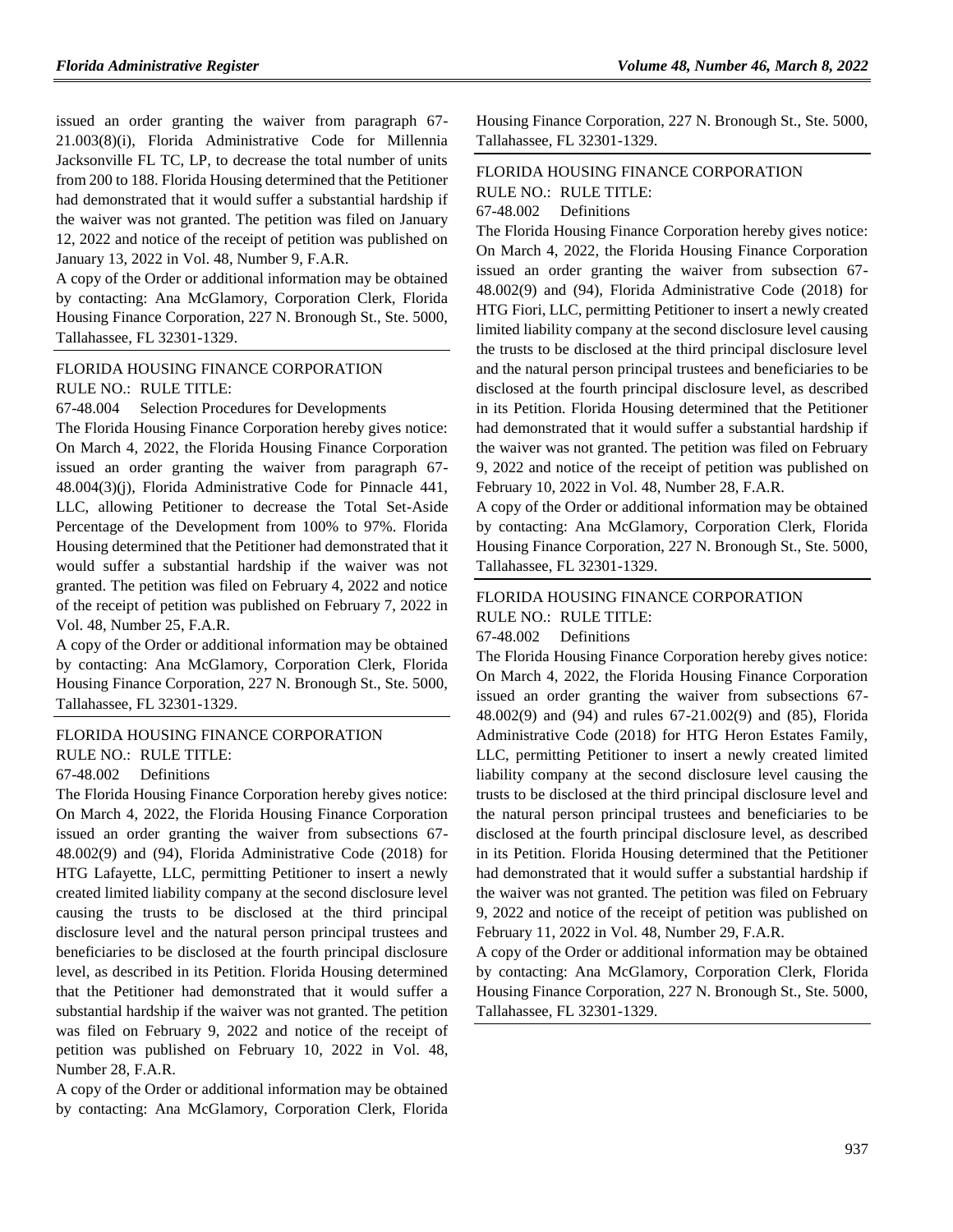## [FLORIDA HOUSING FINANCE CORPORATION](https://www.flrules.org/gateway/department.asp?id=67)

RULE NO.: RULE TITLE:

[67-48.002](https://www.flrules.org/gateway/ruleNo.asp?id=67-48.002) Definitions

The Florida Housing Finance Corporation hereby gives notice: On March 4, 2022, the Florida Housing Finance Corporation issued an order granting the waiver from subsections 67- 48.002(9) and (94) and 67-21.002(9) and (85), Florida Administrative Code (2018) for HTG Valencia II, Ltd., permitting Petitioner to insert a newly created limited liability company at the second disclosure level causing the trusts to be disclosed at the third principal disclosure level and the natural person principal trustees and beneficiaries to be disclosed at the fourth principal disclosure level, as described in its Petition. Florida Housing determined that the Petitioner had demonstrated that it would suffer a substantial hardship if the waiver was not granted. The petition was filed on February 9, 2022 and notice of the receipt of petition was published on February 11, 2022 in Vol. 48, Number 29, F.A.R.

A copy of the Order or additional information may be obtained by contacting: Ana McGlamory, Corporation Clerk, Florida Housing Finance Corporation, 227 N. Bronough St., Ste. 5000, Tallahassee, FL 32301-1329.

[FLORIDA HOUSING FINANCE CORPORATION](https://www.flrules.org/gateway/department.asp?id=67) RULE NO.: RULE TITLE: [67-48.002](https://www.flrules.org/gateway/ruleNo.asp?id=67-48.002) Definitions

The Florida Housing Finance Corporation hereby gives notice: On March 4, 2022, the Florida Housing Finance Corporation issued an order granting the waiver from subsections 67- 48.002(9) and (94), Florida Administrative Code (2017) for HTG Rainbow Housing, Ltd., permitting Petitioner to insert a newly created limited liability company at the second disclosure level causing the trusts to be disclosed at the third principal disclosure level and the natural person principal trustees and beneficiaries to be disclosed at the fourth principal disclosure level, as described in its Petition. Florida Housing determined that the Petitioner had demonstrated that it would suffer a substantial hardship if the waiver was not granted. The petition was filed on February 9, 2022 and notice of the receipt of petition was published on February 10, 2022 in Vol. 48, Number 28, F.A.R.

A copy of the Order or additional information may be obtained by contacting: Ana McGlamory, Corporation Clerk, Florida Housing Finance Corporation, 227 N. Bronough St., Ste. 5000, Tallahassee, FL 32301-1329.

#### [FLORIDA HOUSING FINANCE CORPORATION](https://www.flrules.org/gateway/department.asp?id=67) RULE NO.: RULE TITLE:

[67-48.002](https://www.flrules.org/gateway/ruleNo.asp?id=67-48.002) Definitions

The Florida Housing Finance Corporation hereby gives notice: On March 4, 2022, the Florida Housing Finance Corporation issued an order granting the waiver from subsections 6748.002(9) and (94), Florida Administrative Code (2018) for HTG Banyan, LLC, permitting Petitioner to insert a newly created limited liability company at the second disclosure level causing the trusts to be disclosed at the third principal disclosure level and the natural person principal trustees and beneficiaries to be disclosed at the fourth principal disclosure level, as described in its Petition. Florida Housing determined that the Petitioner had demonstrated that it would suffer a substantial hardship if the waiver was not granted. The petition was filed on February 9, 2022 and notice of the receipt of petition was published on February 10, 2022 in Vol. 48, Number 28, F.A.R.

A copy of the Order or additional information may be obtained by contacting:Ana McGlamory, Corporation Clerk, Florida Housing Finance Corporation, 227 N. Bronough St., Ste. 5000, Tallahassee, FL 32301-1329.

## [FLORIDA HOUSING FINANCE CORPORATION](https://www.flrules.org/gateway/department.asp?id=67) RULE NO.: RULE TITLE:

[67-48.0072](https://www.flrules.org/gateway/ruleNo.asp?id=67-48.0072) Credit Underwriting and Loan Procedures

The Florida Housing Finance Corporation hereby gives notice: On March 4, 2022, the Florida Housing Finance Corporation issued an order granting the waiver from paragraph 67- 48.0072(21)(b), Florida Administrative Code (7/11/2019) for Liberty Square Phase Four, LLC, extending the firm loan commitment deadline from April 26, 2022 to October 26, 2022. Florida Housing determined that the Petitioner had demonstrated that it would suffer a substantial hardship if the waiver was not granted. The petition was filed on February 14, 2022 and notice of the receipt of petition was published on February 15, 2022 in Vol. 48, Number 31, F.A.R.

A copy of the Order or additional information may be obtained by contacting: Ana McGlamory, Corporation Clerk, Florida Housing Finance Corporation, 227 N. Bronough St., Ste. 5000, Tallahassee, FL 32301-1329.

## [FLORIDA HOUSING FINANCE CORPORATION](https://www.flrules.org/gateway/department.asp?id=67) RULE NO.: RULE TITLE:

#### [67-48.004](https://www.flrules.org/gateway/ruleNo.asp?id=67-48.004) Selection Procedures for Developments

The Florida Housing Finance Corporation hereby gives notice: On March 4, 2022, the Florida Housing Finance Corporation issued an order granting the waiver from paragraphs 67- 48.004(3)(a), (b) and (d), Florida Administrative Code and Section Four A.3.(3) of RFA 2020-206 for Hermosa Arcadia, LLC, allowing Petitioner to (i) admit AHA Manager as a member and sole manager of Petitioner, and (ii) to add another separate developer entity, AHA Developer to Petitioner's organizational structure, as set forth in the Petition and attachments. Florida Housing determined that the Petitioner had demonstrated that it would suffer a substantial hardship if the waiver was not granted. The petition was filed on February 15,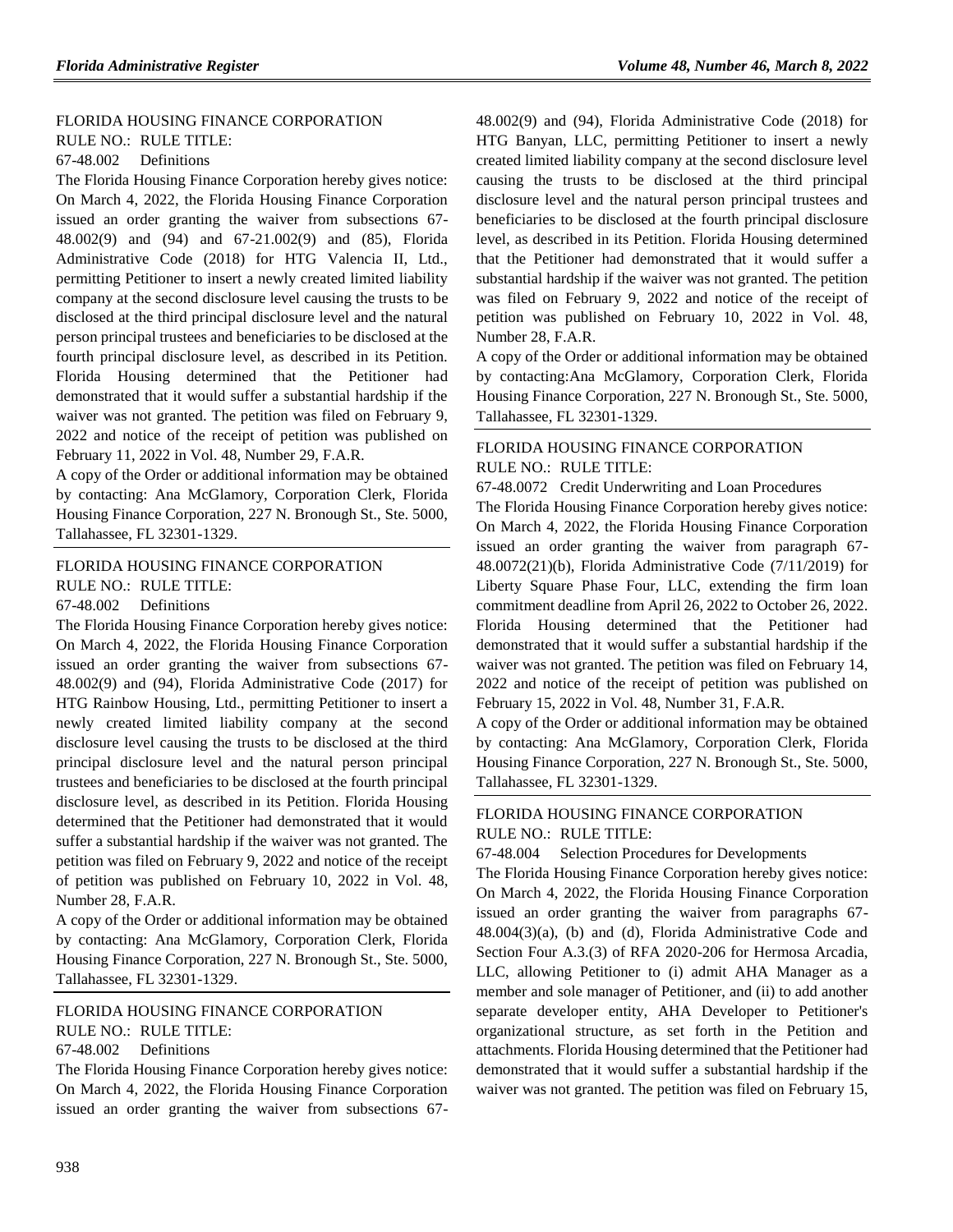2022 and notice of the receipt of petition was published on February 16, 2022 in Vol. 48, Number 32, F.A.R.

A copy of the Order or additional information may be obtained by contacting: Ana McGlamory, Corporation Clerk, Florida Housing Finance Corporation, 227 N. Bronough St., Ste. 5000, Tallahassee, FL 32301-1329.

## [FLORIDA HOUSING FINANCE CORPORATION](https://www.flrules.org/gateway/department.asp?id=67) RULE NO.: RULE TITLE:

[67-48.004](https://www.flrules.org/gateway/ruleNo.asp?id=67-48.004) Selection Procedures for Developments

The Florida Housing Finance Corporation hereby gives notice: On March 4, 2022, the Florida Housing Finance Corporation issued an order granting the waiver from paragraphs 67- 48.004(3)(d) & (i), Florida Administrative Code (6/23/2020) and Section Four A.3.(3) of RFA 2020-206 for Meadow Park Apartments, LLC, allowing Petitioner to reduce the number of affordable units in the Development from 27 to 23, and allowing Petitioner to add a Non-Profit entity to the Development ownership structure as described in the Petition. Florida Housing determined that the Petitioner had demonstrated that it would suffer a substantial hardship if the waiver was not granted. The petition was filed on February 15, 2022 and notice of the receipt of petition was published on February 17, 2022 in Vol. 48, Number 33, F.A.R.

A copy of the Order or additional information may be obtained by contacting: Ana McGlamory, Corporation Clerk, Florida Housing Finance Corporation, 227 N. Bronough St., Ste. 5000, Tallahassee, FL 32301-1329.

## FLORIDA [HOUSING FINANCE CORPORATION](https://www.flrules.org/gateway/department.asp?id=67) RULE NO.: RULE TITLE:

[67-48.0072](https://www.flrules.org/gateway/ruleNo.asp?id=67-48.0072) Credit Underwriting and Loan Procedures

The Florida Housing Finance Corporation hereby gives notice: On March 4, 2022, the Florida Housing Finance Corporation issued an order granting the waiver from paragraphs 67- 48.0072(4)(c) & (21)(b), Florida Administrative Code for Quail Roost Transit Village I, Ltd., extending the firm loan commitment from April 25, 2022 to October 14, 2022. Florida Housing determined that the Petitioner had demonstrated that it would suffer a substantial hardship if the waiver was not granted. The petition was filed on February 16, 2022 and notice of the receipt of petition was published on February 17, 2022 in Vol. 48, Number 33, F.A.R.

A copy of the Order or additional information may be obtained by contacting: Ana McGlamory, Corporation Clerk, Florida Housing Finance Corporation, 227 N. Bronough St., Ste. 5000, Tallahassee, FL 32301-1329.

### [FLORIDA HOUSING FINANCE CORPORATION](https://www.flrules.org/gateway/department.asp?id=67) RULE NO.: RULE TITLE:

[67-48.002](https://www.flrules.org/gateway/ruleNo.asp?id=67-48.002) Definitions

The Florida Housing Finance Corporation hereby gives notice: On March 4, 2022, the Florida Housing Finance Corporation issued an order granting the waiver from subsection 67- 48.002(96), Florida Administrative Code (2018) and the timing requirements in subsection II.K of the 2018 QAP for Heritage Preservation, LP, permitting Petitioner to exchange its 2019 housing credits for an allocation of 2022 housing credits and thereby extending the associated deadlines. Florida Housing determined that the Petitioner had demonstrated that it would suffer a substantial hardship if the waiver was not granted. The petition was filed on February 16, 2022 and notice of the receipt of petition was published on February 17, 2022 in Vol. 48, Number 33, F.A.R.

A copy of the Order or additional information may be obtained by contacting: Ana McGlamory, Corporation Clerk, Florida Housing Finance Corporation, 227 N. Bronough St., Ste. 5000, Tallahassee, FL 32301-1329.

## [FLORIDA HOUSING FINANCE CORPORATION](https://www.flrules.org/gateway/department.asp?id=67) RULE NO.: RULE TITLE:

[67-21.003](https://www.flrules.org/gateway/ruleNo.asp?id=67-21.003) Application and Selection Process for Developments

The Florida Housing Finance Corporation hereby gives notice: On March 4, 2022, the Florida Housing Finance Corporation issued an order granting the waiver from paragraph 67- 21.003(8)(j), Florida Administrative Code (2015) for Timber Sound Preservation, LP, allowing Petitioner to reduce its setaside of 85% (204 units) of the units rented to tenants at or below 60% AMI to 40% AMI (96 units), with a net result of reducing the Total Set-Aside Percentage from 100% of the total units (240 units) to 55% of the units (132 units). Florida Housing determined that the Petitioner had demonstrated that it would suffer a substantial hardship if the waiver was not granted. The petition was filed on February 16, 2022 and notice of the receipt of petition was published on February 17, 2022 in Vol. 48, Number 33, F.A.R.

A copy of the Order or additional information may be obtained by contacting: Ana McGlamory, Corporation Clerk, Florida Housing Finance Corporation, 227 N. Bronough St., Ste. 5000, Tallahassee, FL 32301-1329.

## [FLORIDA HOUSING FINANCE CORPORATION](https://www.flrules.org/gateway/department.asp?id=67) RULE NO.: RULE TITLE:

[67-48.002](https://www.flrules.org/gateway/ruleNo.asp?id=67-48.002) Definitions

The Florida Housing Finance Corporation hereby gives notice: On March 4, 2022, the Florida Housing Finance Corporation issued an order granting the waiver from subsections 67- 48.002(9) and 67-48.002(93)3, Florida Administrative Code (2016) for SP Park, LLC, waiving the definition of "Applicant"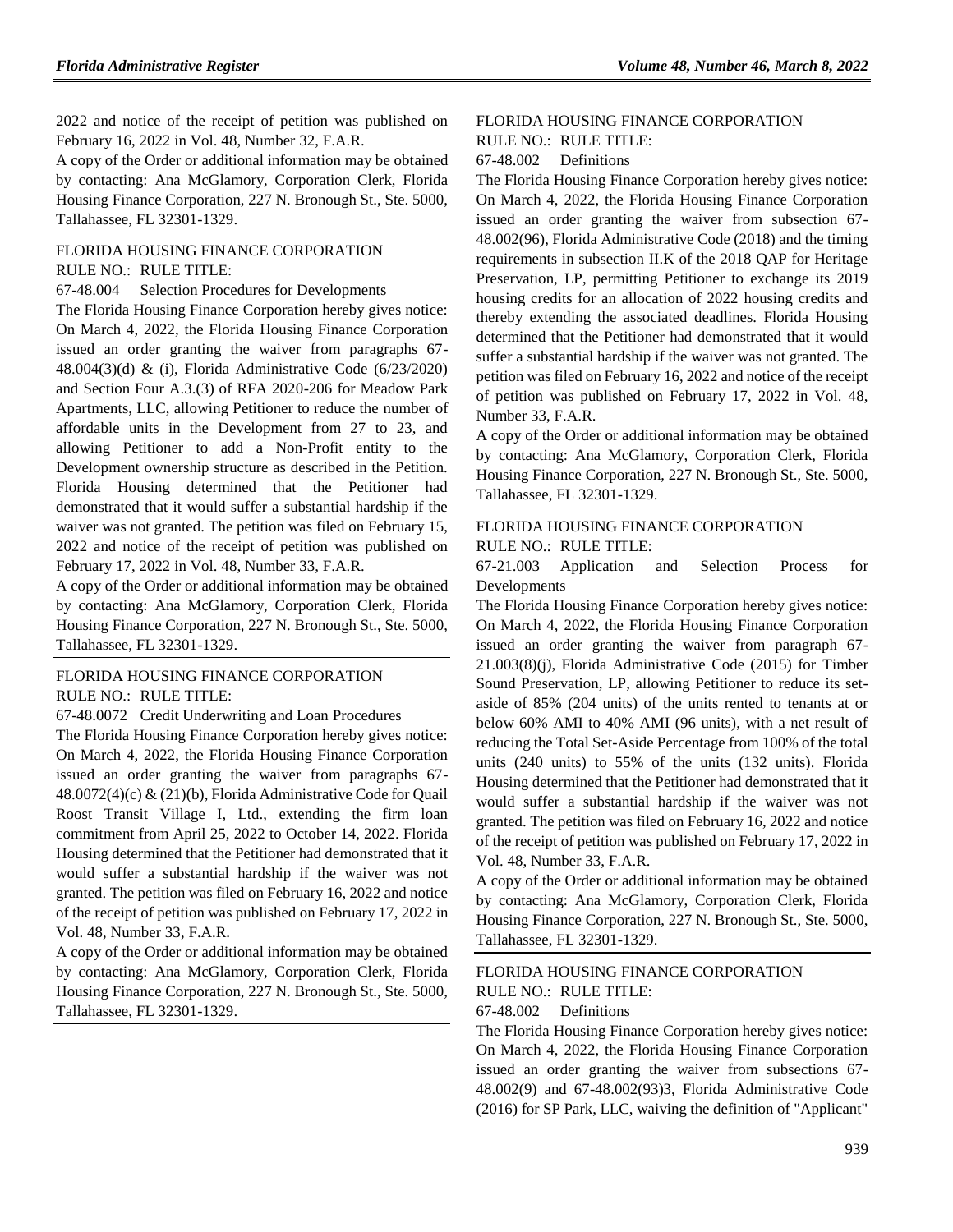and "Principal" to the extent that those definitions require that only natural persons be disclosed by or at the third Principal disclosure level in order to allow the disclosure of Principals beyond the third disclosure level as stated in the Amended Petition. Florida Housing determined that the Petitioner had demonstrated that it would suffer a substantial hardship if the waiver was not granted. The petition was filed on February 16, 2022 and notice of the receipt of petition was published on February 17, 2022 in Vol. 48, Number 33, F.A.R.

A copy of the Order or additional information may be obtained by contacting: Ana McGlamory, Corporation Clerk, Florida Housing Finance Corporation, 227 N. Bronough St., Ste. 5000, Tallahassee, FL 32301-1329.

# Section VI Notice of Meetings, Workshops and Public **Hearings**

### [DEPARTMENT OF AGRICULTURE AND CONSUMER](https://www.flrules.org/gateway/department.asp?id=5)  [SERVICES](https://www.flrules.org/gateway/department.asp?id=5)

[Division of Plant Industry](https://www.flrules.org/gateway/organization.asp?id=162)

RULE NO.: RULE TITLE:

[5B-38.009](https://www.flrules.org/gateway/ruleNo.asp?id=5B-38.009) The Lettuce Advisory Committee

The Florida Lettuce Advisory Committee announces a public meeting to which all persons are invited.

DATE AND TIME: March 22, 2022, 12:00 Noon

PLACE: Everglades Research & Education Center, 3200 E. Palm Beach Road, Belle Glade, FL 33430

GENERAL SUBJECT MATTER TO BE CONSIDERED: Three Star Lettuce; updates in the lettuce breeding program; weed management update in lettuce; selecting fungicides.

A copy of the agenda may be obtained by contacting: Ethan Basore at ejbasore@tkmfarms.com.

For more information, you may contact: Ethan Basore at ejbasore@tkmfarms.com.

#### [PUBLIC SERVICE COMMISSION](https://www.flrules.org/gateway/department.asp?id=25)

#### FAR NOTICE OF COMMISSION WORKSHOP

The FLORIDA PUBLIC SERVICE COMMISSION announces a virtual public workshop in the following matter to which all persons are invited.

DATE AND TIME: Wednesday, March 23, 2022, 11:00 a.m.

PLACE: Registered customers and other interested persons will participate by telephone using the GoToMeeting Platform. The public may view a live stream of the customer meeting online using the link available at

[http://www.floridapsc.com/Conferences/AudioVideoEventCo](http://www.floridapsc.com/Conferences/AudioVideoEventCoverage) [verage](http://www.floridapsc.com/Conferences/AudioVideoEventCoverage)

GENERAL SUBJECT MATTER TO BE CONSIDERED: Docket No. 20220036-TP - Petition of North American Numbering Plan Administrator on behalf of the Florida telecommunications industry, in the matter of the implementation for relief of the 904 numbering plan area.

The purpose of the workshop is to provide education regarding the area code relief planning process, present the area code relief methods being considered by the Commission for the 904 area code, and to give customers and other interested parties an opportunity to offer comments and concerns to Commission staff.

One or more of the Commissioners of the Florida Public Service Commission may attend and participate in this meeting. For questions, contact Commission staff, Sakina Deas, at (850)413-6504, [sdeas@psc.state.fl.us.](mailto:sdeas@psc.state.fl.us)

Persons wishing to comment at the customer meeting must register by contacting the Commission via email at [speakersignup@psc.state.fl.us](mailto:speakersignup@psc.state.fl.us) or calling (850)413-7080, preferably two business days prior to the meeting. After registering to comment, either by email or phone, registrants will be provided further instructions on how to participate, including the call-in number. Those who would like to participate by audio only may call (850)413-7999 to listen to the meeting. If you wish to provide comments after the workshop, please file your comments with the Office of Commission Clerk, Florida Public Service Commission, 2540 Shumard Oak Boulevard, Tallahassee, Florida 32399-0850, on or before April 6, 2022, specifically referencing Docket No. 20220036-TP.

The workshop will be governed by the provisions of Chapter 120, Florida Statutes, Chapter 364.16, Florida Statutes, and Chapters 25-22 and 28-102, Florida Administrative Code.

ADA: In accordance with the Americans with Disabilities Act, persons needing a special accommodation to participate at this proceeding should contact the Office of Commission Clerk no later than five days prior to the workshop at 2540 Shumard Oak Boulevard, Tallahassee, Florida 32399-0850 or (850)413-6770, (Florida Relay Service, 1(800)955-8770 Voice or 1(800)955- 8771 TDD).

EMERGENCY CANCELLATION OF MEETING: If settlement of the case or a named storm or other disaster requires cancellation of the proceedings, Commission staff will attempt to give timely direct notice to the parties. Notice of cancellation will also be provided on the Commission's website (http://www.floridapsc.com) under the Hot Topics link found on the home page. Cancellation can also be confirmed by calling the Office of the General Counsel at (850)413-6199.

### [DEPARTMENT OF BUSINESS AND PROFESSIONAL](https://www.flrules.org/gateway/department.asp?id=61)  [REGULATION](https://www.flrules.org/gateway/department.asp?id=61)

The Board of Architecture and Interior Design announces a telephone conference call to which all persons are invited. DATE AND TIME: March 16, 2022, 2:00 p.m.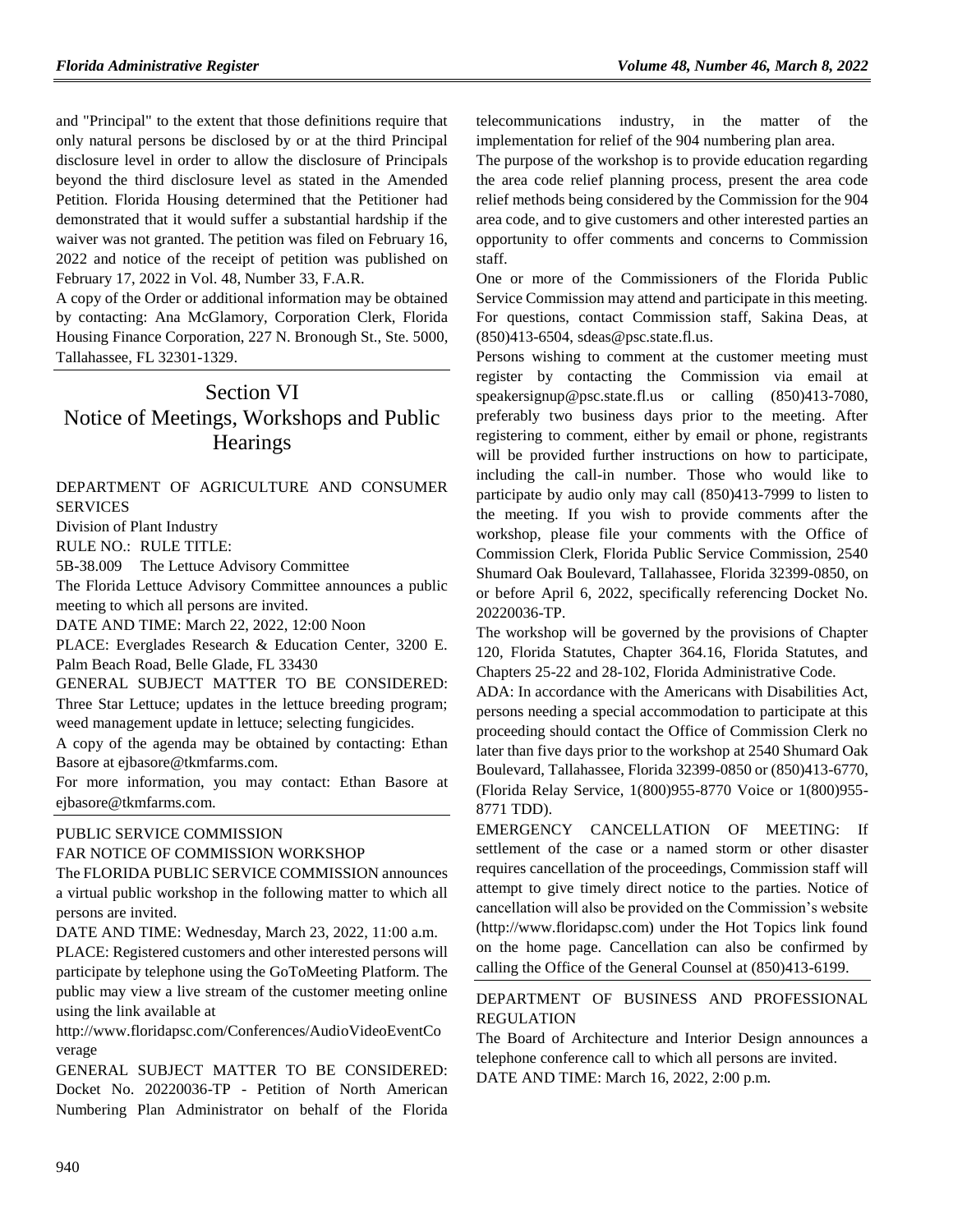PLACE: To participate on the telephone conference call, contact toll free 1(888)585-9008, conference room number 491089625.

### GENERAL SUBJECT MATTER TO BE CONSIDERED: General Business

A copy of the agenda may be obtained by contacting: Board of Architecture and Interior Design, 2601 Blair Stone Road, Tallahassee, Florida, 32399-0751, Telephone: (850)717-1982.

Pursuant to the provisions of the Americans with Disabilities Act, any person requiring special accommodations to participate in this workshop/meeting is asked to advise the agency at least 5 days before the workshop/meeting by contacting: Board of Architecture and Interior Design, 2601 Blair Stone Road, Tallahassee, Florida, 32399-0751, Telephone: (850)717-1982. If you are hearing or speech impaired, please contact the agency using the Florida Relay Service, 1(800)955-8771 (TDD) or 1(800)955-8770 (Voice).

If any person decides to appeal any decision made by the Board with respect to any matter considered at this meeting or hearing, he/she will need to ensure that a verbatim record of the proceeding is made, which record includes the testimony and evidence from which the appeal is to be issued.

For more information, you may contact: Board of Architecture and Interior Design, 2601 Blair Stone Road, Tallahassee, Florida, 32399-0751, Telephone: (850)717-1982.

## [DEPARTMENT OF BUSINESS AND PROFESSIONAL](https://www.flrules.org/gateway/department.asp?id=61)  [REGULATION](https://www.flrules.org/gateway/department.asp?id=61)

[Board of Accountancy](https://www.flrules.org/gateway/organization.asp?id=280)

The Board of Accountancy announces a public meeting to which all persons are invited.

DATE AND TIME: Thursday, March 17, 2022, 1:00 p.m.

PLACE: Division of Real Estate Board Room, Room 901, 400 W. Robinson Street, Orlando, FL 32801

GENERAL SUBJECT MATTER TO BE CONSIDERED: The Board will meet to conduct new Board Member training.

A copy of the agenda may be obtained by contacting: Kevin Brown, (352)333-2505.

Pursuant to the provisions of the Americans with Disabilities Act, any person requiring special accommodations to participate in this workshop/meeting is asked to advise the agency at least 2 days before the workshop/meeting by contacting: Kevin Brown, (352)333-2505. If you are hearing or speech impaired, please contact the agency using the Florida Relay Service, 1(800)955-8771 (TDD) or 1(800)955-8770 (Voice).

If any person decides to appeal any decision made by the Board with respect to any matter considered at this meeting or hearing, he/she will need to ensure that a verbatim record of the proceeding is made, which record includes the testimony and evidence from which the appeal is to be issued.

For more information, you may contact: Kevin Brown, (352)333-2505.

#### [DEPARTMENT OF FINANCIAL SERVICES](https://www.flrules.org/gateway/department.asp?id=69) [Division of State Fire Marshal](https://www.flrules.org/gateway/organization.asp?id=359)

The Division of State Fire Marshal announces a telephone conference call to which all persons are invited.

DATE AND TIME: Tuesday, March 15, 2022, 10:00 a.m.

PLACE: Florida Fire Safety Board March 2022

Tuesday, March 15, 2022, 9:30 a.m. – 12:30 p.m. ET

Please join my meeting from your computer, tablet or smartphone.https://meet.goto.com/222671261

You can also dial in using your phone. United States (Toll Free): 1(877)309-2073, United States: (571)317-3129, Access Code: 222-671-261

Join from a video-conferencing room or system. Dial in or type: 67.217.95.2 or inroomlink.goto.com, Meeting ID: 222 671 261 or dial directly: 222671261@67.217.95.2 or 67.217.95.2##222671261

GENERAL SUBJECT MATTER TO BE CONSIDERED: Quarterly FFSB Meeting

A copy of the agenda may be obtained by contacting: Jenita Hicks-Zellars, Division of State Fire Marshal, Bureau of Fire Prevention, Regulatory Licensing Section, 200 East Gaines Street, Tallahassee, FL 32399-0342, or by calling her at (850)413-3643.

Pursuant to the provisions of the Americans with Disabilities Act, any person requiring special accommodations to participate in this workshop/meeting is asked to advise the agency at least 48 hours before the workshop/meeting by contacting: Jenita Hicks-Zellars, Division of State Fire Marshal, Bureau of Fire Prevention, Regulatory Licensing Section, 200 East Gaines Street, Tallahassee, FL 32399-0342, or by calling her at  $(850)413-3643$ . If you are hearing or speech impaired, please contact the agency using the Florida Relay Service, 1(800)955-8771 (TDD) or 1(800)955-8770 (Voice).

For more information, you may contact: Jenita Hicks-Zellars, Division of State Fire Marshal, Bureau of Fire Prevention, Regulatory Licensing Section, 200 East Gaines Street, Tallahassee, FL 32399-0342, or by calling her at (850)413- 3643.

#### [FLORIDA DEVELOPMENT FINANCE CORPORATION](https://www.flrules.org/gateway/organization.asp?id=941)

The Board of Directors for the Florida Development Finance Corporation announces a public meeting to which all persons are invited.

DATE AND TIME: Wednesday, March 16, 2022, 2:00 p.m. ET PLACE: Florida Development Finance Corporation, 156 Tuskawilla Road, Suite 2340, Winter Springs, FL 32708  $- OR -$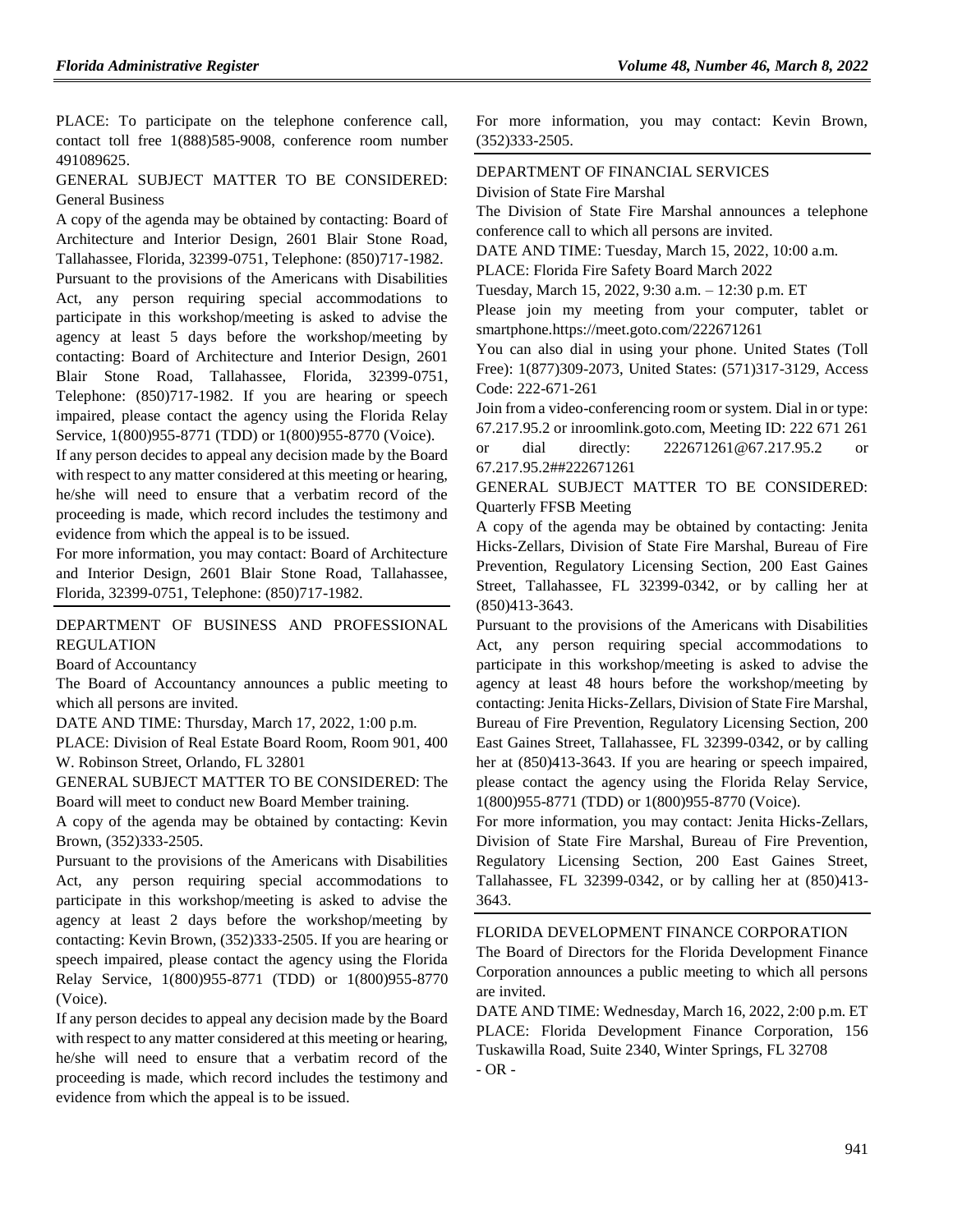Via Zoom: https://us06web.zoom.us/j/82641670758?pwd=NmNST3I5aF RVQWl0V3hVSkJ1VWNVQT09

Meeting ID: 826 4167 0758, Passcode: 485274

- OR - Via Telephone: Dial-In Number: (646)558-8656,

Meeting ID: 826 4167 0758, Passcode: 485274

GENERAL SUBJECT MATTER TO BE CONSIDERED: This meeting will discuss the following:

• Minutes: February 16, 2022 Board Meeting

• Bond Resolution No. 22-06: Renaissance Charter School, Inc.

• Bond Resolution No. 22-07: Institute for Human and Machine Cognition

• Bond Resolution No. 22-08: Goodwill Industries – Manasota, Inc.

• Bond Resolution No. 22-09: The Cabana at Jensen Dunes, Inc. • New Applications

A copy of the agenda may be obtained by contacting: Jennifer Jenkins, FDFC Administrative Coordinator, (407)712-6351.

Pursuant to the provisions of the Americans with Disabilities Act, any person requiring special accommodations to participate in this workshop/meeting is asked to advise the agency at least 1 days before the workshop/meeting by contacting: Jennifer Jenkins, FDFC Administrative Coordinator, (407)712-6351. If you are hearing or speech impaired, please contact the agency using the Florida Relay Service, 1(800)955-8771 (TDD) or 1(800)955-8770 (Voice).

If any person decides to appeal any decision made by the Board with respect to any matter considered at this meeting or hearing, he/she will need to ensure that a verbatim record of the proceeding is made, which record includes the testimony and evidence from which the appeal is to be issued.

For more information, you may contact: Jennifer Jenkins, FDFC Administrative Coordinator, (407)712-6351.

#### **OCAUSA**

The Florida Department of Transportation (FDOT) announces a public meeting to which all persons are invited.

DATE AND TIME: Tuesday, March 15, 2022, 5:30 p.m. CT PLACE: Virtual (Online):

www.nwflroads.com/virtualmeetings

In-Person: Warriors Hall, 201 Stillwell Boulevard, Crestview, FL 32536

GENERAL SUBJECT MATTER TO BE CONSIDERED: The Florida Department of Transportation (FDOT) will hold a hybrid public hearing to present information and gather feedback concerning the I-10 Widening Project Development and Environment (PD&E) Studies from west of State Road (S.R.) 281 (Avalon Boulevard) in Santa Rosa County to east of S.R. 85 in Okaloosa County, Tuesday, March 15, 2022.

5:30 p.m., Informal Open House; 6:00 p.m., Formal Presentation, Comment Period

• There will be separate presentations and comment periods for Santa Rosa and Okaloosa County projects

Virtual (Online): Access via computer, tablet, smartphone. Register using the link below: www.nwflroads.com/virtualmeetings

In-Person: Those who are unable to participate virtually may attend in-person at the Warriors Hall, 201 Stillwell Boulevard, Crestview, FL 32536.

The intent of these studies is to evaluate the widening of I-10 from four to six lanes from west of S.R. 281 (Avalon Boulevard) to west of C.R. 189 (Log Lake Road) (FPID: 413062-4-22-01 & 413062-5-22-01) and from west of C.R. 189 (Log Lake Road) to east of S.R. 85 (Ferdon Boulevard) (FPID: 441038-1-22-01) in Santa Rosa and Okaloosa counties.

Maps, drawings, and other project information will be available for review online at 12:00 Noon Tuesday, February 15, 2022, at www.nwflroads.com/virtualmeetings.

To register visit the project website at www.nwflroads.com/virtualmeetings or contact FDOT Project Manager Alan Vann or Tori White at 1(888)638-0250, ext. 1523 or 1455, via email at alan.vann@dot.state.fl.us, tori.white@dot.state.fl.us, or by mail at 1074 Highway 90, Chipley, Florida 32428.

FDOT representatives will be available to discuss proposed improvements, answer questions, and receive comments.

Draft project documents are available for public review through Friday, March 25, 2022, at the Warriors Hall, located at 201 Stillwell Boulevard, Crestview, FL 32536 and at the Santa Rosa County Library Administration, located at 6272 Dogwood Drive, Milton, FL 32570, Monday through Friday, during normal business hours. Draft project documents are also available for public review on www.nwflroads.com/virtualmeetings and will be available at the in-person location.

Public participation is held without regard to race, color, national origin, age, sex, religion, disability, or family status.

The environmental review, consultation, and other actions required by applicable federal environmental laws for these projects are being, or have been, carried out by the FDOT pursuant to 23 U.S.C. 327 and a Memorandum of Understanding dated December 14, 2016, and executed by the Federal Highway Administration and FDOT.

A copy of the agenda may be obtained by contacting: The Project Manager at the information provided above.

Pursuant to the provisions of the Americans with Disabilities Act, any person requiring special accommodations to participate in this workshop/meeting is asked to advise the agency at least seven days before the workshop/meeting by contacting: The Project Manager using the information provided above. If you are hearing or speech impaired, please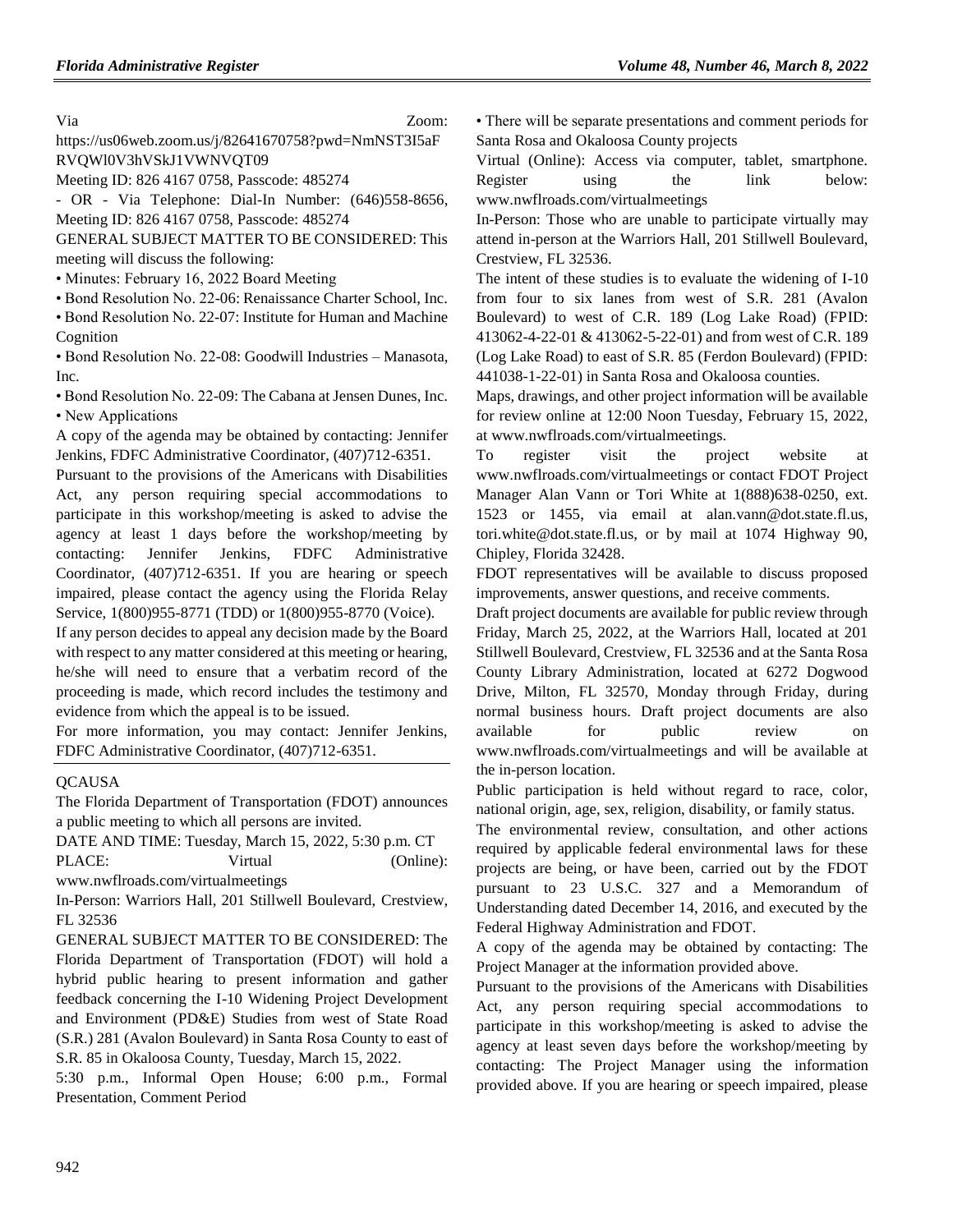contact the agency using the Florida Relay Service, 1(800)955- 8771 (TDD) or 1(800)955-8770 (Voice).

For more information, you may contact: Ian Satter, FDOT District Three Public Information Director, at 1(888)638-0250, ext. 1205 or via email at ian.satter@dot.state.fl.us.

# Section VII Notice of Petitions and Dispositions Regarding Declaratory Statements

### [DEPARTMENT OF BUSINESS AND PROFESSIONAL](https://www.flrules.org/gateway/department.asp?id=61)  [REGULATION](https://www.flrules.org/gateway/department.asp?id=61)

[Construction Industry Licensing Board](https://www.flrules.org/gateway/organization.asp?id=274)

NOTICE IS HEREBY GIVEN that Construction Industry Licensing Board has issued an order disposing of the petition for declaratory statement filed by Orestes Antonio Piedra and N & P Construction and Development, Inc., on April 21, 2021. The following is a summary of the agency's disposition of the petition: seeking the agency's opinion as to the applicability of subsection 489.105(3), Florida Statutes, has been withdrawn. The Notice of Petition for Declaratory Statement, published on April 29, 2021, Vol. 47, No. 83, in the Florida Administrative Register. The Petitioner's Withdrawal was requested at the July 2021 Board Meeting, or additional information may be obtained by contacting: Donald Shaw, Executive Director, Construction Industry Licensing Board, 2601 Blair Stone Road, Tallahassee, FL 32399, telephone: (850)487-1395, or by electronic mail to Donald.Shaw@myfloridalicense.com.

A copy of the Order Disposing of the Petition for Declaratory Statement may be obtained by contacting: Donald Shaw, Executive Director, Construction Industry Licensing Board, 2601 Blair Stone Road, Tallahassee, FL 32399, telephone: (850)487-1395, or by electronic mail to Donald.Shaw@myfloridalicense.com.

## [DEPARTMENT OF BUSINESS AND PROFESSIONAL](https://www.flrules.org/gateway/department.asp?id=61)  [REGULATION](https://www.flrules.org/gateway/department.asp?id=61)

[Construction Industry Licensing Board](https://www.flrules.org/gateway/organization.asp?id=274)

NOTICE IS HEREBY GIVEN that Construction Industry Licensing Board has received the petition for declaratory statement from Mark D'Amico. The petition seeks the agency's opinion as to the applicability of Section 489.147 Florida Statutes and amended Senate Bill 17, as it applies to the petitioner.

Petitioner's petition, filed on February 28, 2022, asks, "Can a contactor legally pay the Public Adjuster fee for the client of the contractor for which the contactor has done repairs due to an insurance claim?" Except for good cause shown, motions for leave to intervene must be filed within 21 days after the publication of this notice.

A copy of the Petition for Declaratory Statement may be obtained by contacting: Donald Shaw, Executive Director, Construction Industry Licensing Board, 2601 Blair Stone Road, Tallahassee, FL 32399, telephone 850-487-1395, or by electronic mail to Donald.Shaw@myfloridalicense.com.

[DEPARTMENT OF BUSINESS AND PROFESSIONAL](https://www.flrules.org/gateway/department.asp?id=61)  [REGULATION](https://www.flrules.org/gateway/department.asp?id=61) [Florida Building Commission](https://www.flrules.org/gateway/organization.asp?id=1071) RULE NO.: RULE TITLE: [61G20-3.001S](https://www.flrules.org/gateway/ruleNo.asp?id=61G20-3.001)cope NOTICE IS HEREBY GIVEN that the Florida Building

Commission has issued an order disposing of the petition for declaratory statement filed by Advanced Building Products, Inc. on November 15, 2021. The following is a summary of the agency's disposition of the petition: Petitioner requested an answer to the following question, based upon the project described within its petition: Do Petitioner's products manufactured for drainage and ventilation need to go through the product approval process to be approved for the Florida Building Code if they are not structural? On February 8, 2022, the Commission provided the following answer: no. Based on the provisions of Rules 61G20-3.001 and 61G20-3.002, Florida Administrative Code, the drainage and ventilation products in question are not structural products and therefore do not fall within the scope of the state product approval program. However, these products must meet the requirements of the Florida Building Code and are subject to approval by the local authority having jurisdiction.

A copy of the Order Disposing of the Petition for Declaratory Statement may be obtained by contacting: Agency Clerk's Office, Department of Business and Professional Regulation, 2601 Blair Stone Road, Tallahassee, Florida 32399, (850)921- 0342, AGC.Filing@myfloridalicense.com.

## [DEPARTMENT OF BUSINESS AND PROFESSIONAL](https://www.flrules.org/gateway/department.asp?id=61)  [REGULATION](https://www.flrules.org/gateway/department.asp?id=61)

[Florida Building Commission](https://www.flrules.org/gateway/organization.asp?id=1071)

NOTICE IS HEREBY GIVEN that the Florida Building Commission has issued an order disposing of the petition for declaratory statement filed by the American Council of Engineering Companies of Florida on January 7, 2022. The following is a summary of the agency's disposition of the petition: Petitioner requested an answer to the following question, based upon the project described within its petition: Pursuant to Sections 553.79 and 553.791, Florida Statutes (2021), may a qualified private entity perform both private provider services and required threshold inspections on the same threshold building? On February 8, 2022, the Commission provided the following answer: yes; paragraph 553.79(5)(a) Florida Statutes (2021), does not prohibit an entity from both performing special inspections on a threshold building and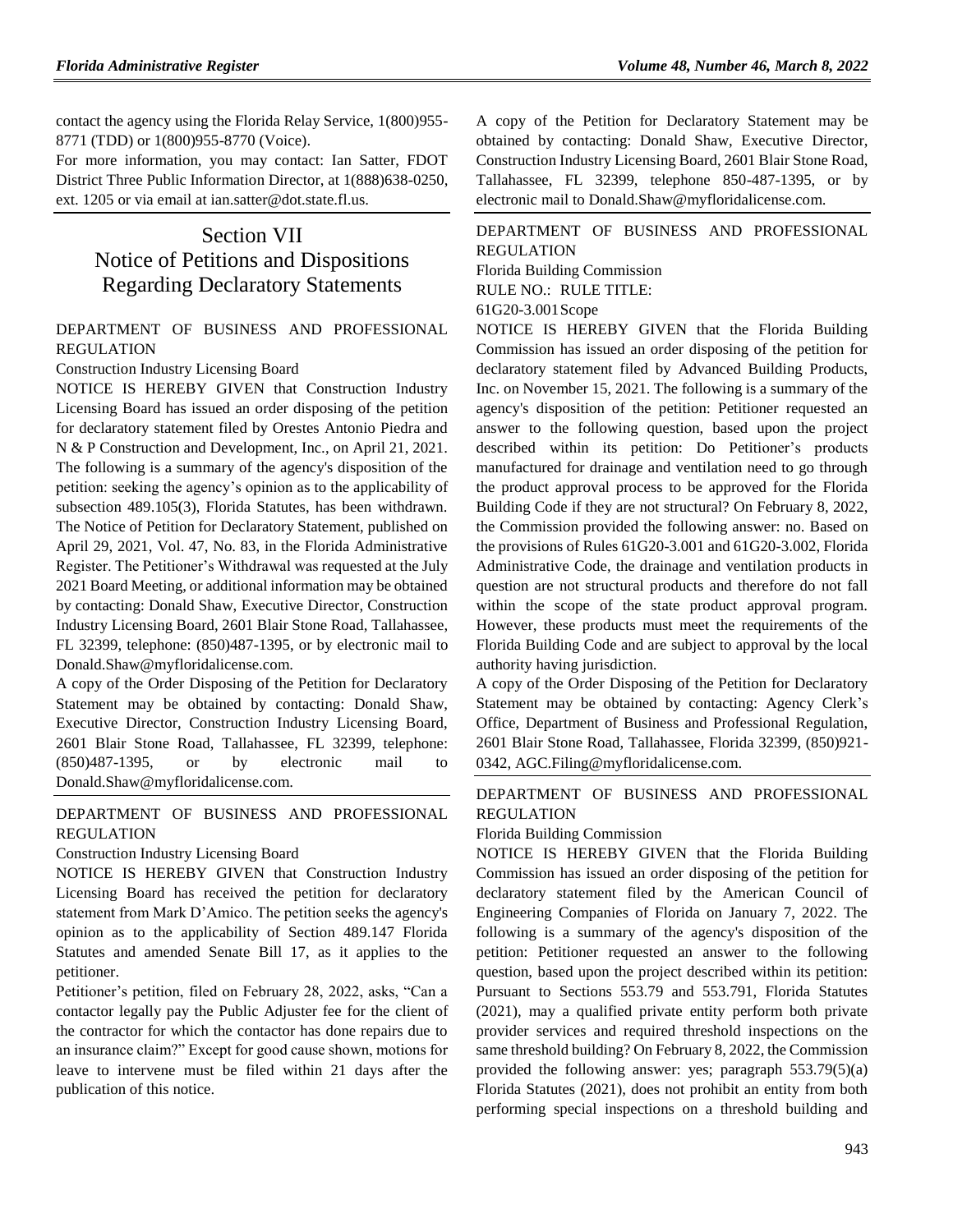private provider services for that building. A special inspector does not "serve as a surrogate" for carrying out the responsibilities of the building official merely by providing private provider services, since the local enforcing agency possesses and retains various oversight responsibilities and powers with respect to both special inspections and private provider services. As long as an entity has the appropriate qualifications to offer private provider services and to perform threshold inspections, the provisions of subsection 553.79(5), Florida Statutes (2021), do not prohibit that entity from performing both private provider services and threshold inspections on the same building.

A copy of the Order Disposing of the Petition for Declaratory Statement may be obtained by contacting: Agency Clerk's Office, Department of Business and Professional Regulation, 2601 Blair Stone Road, Tallahassee, Florida 32399, (850)921- 0342, AGC.Filing@myfloridalicense.com.

# Section VIII Notice of Petitions and Dispositions Regarding the Validity of Rules

Notice of Petition for Administrative Determination has been filed with the Division of Administrative Hearings on the following rules:

VNA HOSPICE OF INDIAN RIVER COUNTY, INC., vs.

STATE OF FLORIDA, AGENCY FOR HEALTH CARE ADMINISTRATION, and BREVARD HMA HOSPICE, LLC, VITAS HEALTH CARE CORPORATION OF FLORIDA, and CONTINUUM CARE OF SARASOTA, LLC, Intervenors; CASE NO.: 22-000050;

Notice of Disposition of Petition for Administrative Determination has been filed with the Division of Administrative Hearings on the following rules:

# NONE

Section IX Notice of Petitions and Dispositions Regarding Non-rule Policy Challenges

# NONE

Section X Announcements and Objection Reports of the Joint Administrative Procedures **Committee** 

## **NONE**

Section XI Notices Regarding Bids, Proposals and Purchasing

#### [DEPARTMENT OF EDUCATION](https://www.flrules.org/gateway/department.asp?id=6) DISTRICT BOARD OF TRUSTEES MIAMI DADE COLLEGE

11011 S.W. 104th STREET

MIAMI, FL 33176-3393

Miami Dade College is seeking electronic responses to the Invitation to Bid (ITB) listed below. All solicitation documents, announcements, scheduled meetings, and links will be communicated through the Miami Dade College BidNet Direct website:

https://www.bidnetdirect.com/florida/miamidadecollege BID NUMBER: 2022-RM-17

BID TITLE: Miami Culinary Institute Uniforms and Knives Due Date: by 3:00 p.m. ET, March 25, 2022

Contact for this solicitation: Rossella Montejo, rmontejo@mdc.edu.

If a person decides to appeal any decision with respect to any matter considered at the above-cited meeting, you will need a record of the proceedings, and for such purpose you may need to ensure that a verbatim record of the proceedings is made, which record includes the testimony and evidence upon which the appeal is to be based. A copy of the agenda may be obtained by writing to: Miami Dade College, Office of the Purchasing Director, 11011 S.W. 104 Street, Miami, FL 33176 or by calling (305)237-2402.

[DEPARTMENT OF EDUCATION](https://www.flrules.org/gateway/department.asp?id=6) DISTRICT BOARD OF TRUSTEES MIAMI DADE COLLEGE 11011 S.W. 104th STREET MIAMI, FL 33176-3393

Miami Dade College is seeking electronic responses to the Request for Proposal (RFP) listed below. All solicitation documents, announcements, scheduled meetings, and links will be communicated through the Miami Dade College BidNet Direct website:

https://www.bidnetdirect.com/florida/miamidadecollege BID NUMBER: 2022-RM-18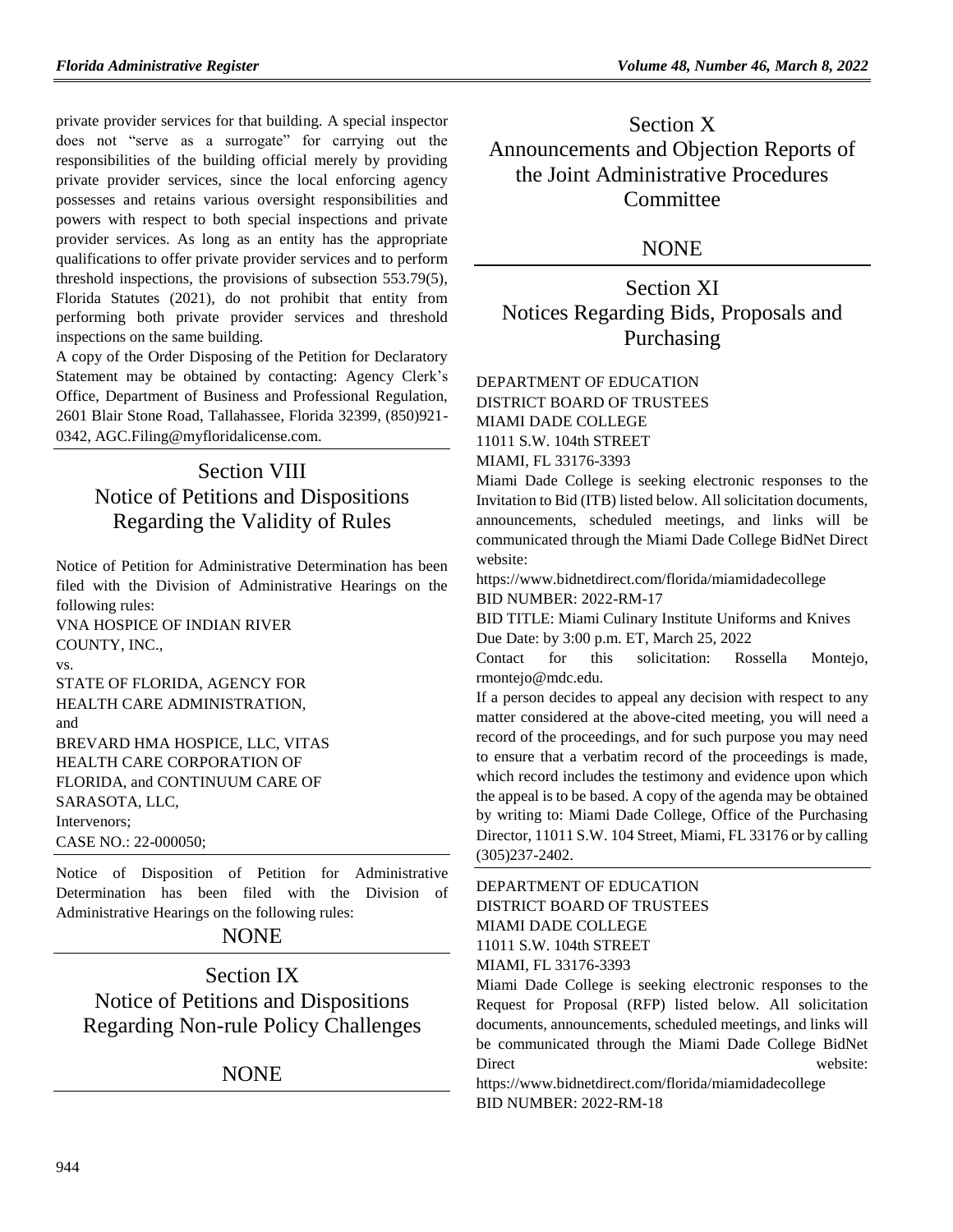BID TITLE: Cloud-based Contact Center for Miami Dade College

Due Date: by 3:00 p.m. ET, March 29, 2022

Contact for this solicitation: Rossella Montejo, rmontejo@mdc.edu.

If a person decides to appeal any decision with respect to any matter considered at the above-cited meeting, you will need a record of the proceedings, and for such purpose you may need to ensure that a verbatim record of the proceedings is made, which record includes the testimony and evidence upon which the appeal is to be based. A copy of the agenda may be obtained by writing to: Miami Dade College, Office of the Purchasing Director, 11011 S.W. 104 Street, Miami, FL 33176 or by calling (305)237-2402.

#### [FLORIDA POLYTECHNIC UNIVERSITY](https://www.flrules.org/gateway/organization.asp?id=1182)

ITN 22-016 Temporary Student Housing

Florida Polytechnic University Board of Trustees is requesting responses

from qualified local Housing/Apartment /Rental Leasing Agencies and/or Hotels to provide a

temporary housing solution for an over-flow of students at Florida Poly. For more information related to this ITN, please visit our website at: https://floridapoly.edu/procurement/solicitations/index.php.

# Section XII Miscellaneous

#### [DEPARTMENT OF STATE](https://www.flrules.org/gateway/department.asp?id=1)

Index of Administrative Rules Filed with the Secretary of State Pursuant to subparagraph  $120.55(1)(b)6. - 7$ ., F.S., the below list of rules were filed in the Office of the Secretary of State between 3:00 p.m., Tuesday, March 1, 2022 and 3:00 p.m., Monday, March 7, 2022.

| Rule No.     | <b>File Date</b> | <b>Effective</b><br>Date |
|--------------|------------------|--------------------------|
| 1T-1.001     | 3/7/2022         | 3/27/2022                |
| $1T-1.036$   | 3/7/2022         | 3/27/2022                |
| $1T-1.039$   | 3/7/2022         | 3/27/2022                |
| $1T-1.040$   | 3/7/2022         | 3/27/2022                |
| $1T-1.042$   | 3/7/2022         | 3/27/2022                |
| 61A-4.009    | 3/2/2022         | 3/22/2022                |
| 61G15-19.008 | 3/3/2022         | 3/23/2022                |
| 61G15-32.004 | 3/3/2022         | 3/23/2022                |

| 61G15-32.008 | 3/3/2022 | 3/23/2022 |
|--------------|----------|-----------|
| 62-210.310   | 3/7/2022 | 3/27/2022 |
| 62-210.700   | 3/7/2022 | 3/27/2022 |
| 68A-20.005   | 3/2/2022 | 3/22/2022 |

### **LIST OF RULES AWAITING LEGISLATIVE APPROVAL SECTIONS 120.541(3), 373.139(7) AND/OR 373.1391(6), FLORIDA STATUTES**

| Rule No.                          | <b>File Date</b> | <b>Effective</b> |
|-----------------------------------|------------------|------------------|
|                                   |                  | Date             |
| 5K-4.020                          | 12/10/2021       | **/**/****       |
| 5K-4.035                          | 12/10/2021       | **/**/****       |
| 5K-4.045                          | 12/10/2021       | **/**/****       |
| 60FF1-5.009                       | 7/21/2016        | **/**/****       |
| $60P-1.003$                       | 12/8/2021        | **/**/****       |
| 60P <sub>2</sub> .00 <sub>2</sub> | 11/5/2019        | **/**/****       |
| $60P-2.003$                       | 11/5/2019        | **/**/****       |
| 62-600.405                        | 11/16/2021       | **/**/****       |
| 62-600.705                        | 11/16/2021       | **/**/****       |
| 62-600.720                        | 11/16/2021       | **/**/****       |
| 64B8-10.003                       | 12/9/2015        | **/**/****       |
| 69L-7.020                         | 10/22/2021       | **/**/****       |

### DEPARTMENT [OF HIGHWAY SAFETY AND MOTOR](https://www.flrules.org/gateway/department.asp?id=15)  [VEHICLES](https://www.flrules.org/gateway/department.asp?id=15)

[Division of Motor Vehicles](https://www.flrules.org/gateway/organization.asp?id=42)

Establishment of Tiburon Media, LLC, dba Street Legal Golf Carts, line-make VDEV

Notice of Publication for a New Point

Franchise Motor Vehicle Dealer in a County of Less

than 300,000 Population

Pursuant to Section 320.642, Florida Statutes, notice is given that Vivid EV, LLC, intends to allow the establishment of Tiburon Media, LLC, dba Street Legal Golf Carts, as a dealership for the sale of low-speed vehicles manufactured by Vivid EV, LLC (line-make VDEV) at 316 South County Highway 83 Building G Unit E, Santa Rosa Beach, (Walton County), Florida 32459, on or after April 7, 2022.

The name and address of the dealer operator(s) and principal investor(s) of Tiburon Media, LLC are dealer operator(s): Michael Luzansky, 316 S County Highway 83, Santa Rosa